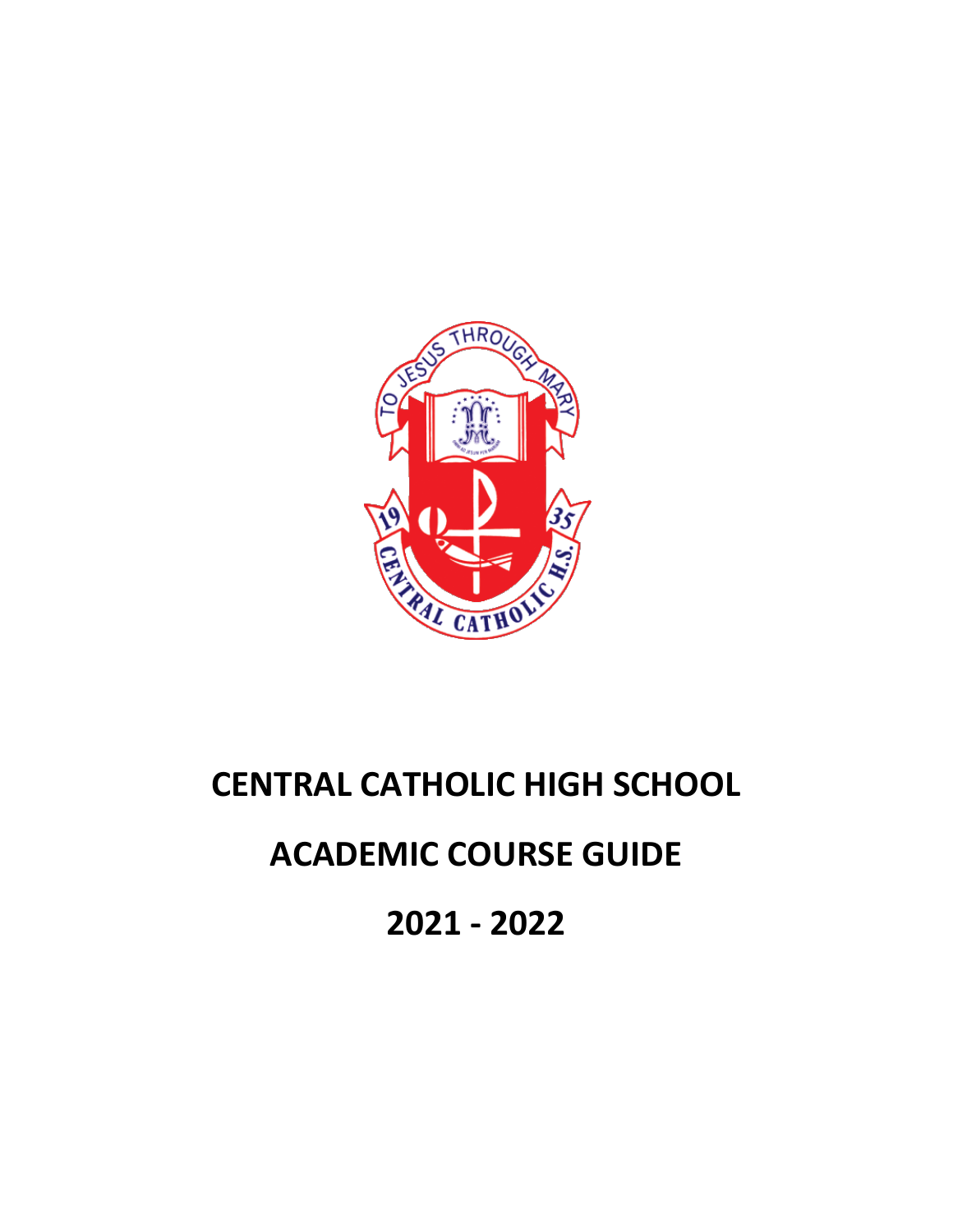#### Course 112 ENCOUNTERING JESUS, UNDERSTANDING FAITH (Level 2)

Throughout this two-semester religious studies course, the students will study the person of Jesus Christ and begin the process of the Marist mission, "to make Jesus known and loved." This course will look at the life, values and teachings of Jesus as a way to lead a meaningful life. Special attention will be given to Jesus' life goal of bringing about the reign of God and living His example of showing special concern for the least favored. The material covered in this course will serve as a common backdrop for future courses in the Religious Studies curriculum. In addition, students will be introduced to the traditions/heritage of what it means to be part of a Marist heritage.

#### Course 122 HEBREW SCRIPTURES/CHRISTIAN SCRIPTURES (Level 2)

This two-semester program is required for all sophomores. In the first semester, students become familiar with the beginnings of monotheism and examine God's relationship and covenant with the Chosen People, as well as Christianity's Judaic roots. The course follows the history and development of Judaism by examining all of the historical, prophetic and wisdom literature in the Hebrew Scriptures. In the second semester, students become familiar with the life and message of Jesus Christ. By examining the Gospels, Epistles, and other books of Christian Scripture, theological themes such as revelation, service, and salvation are explored.

#### Course 132 MORALITY/SOCIAL JUSTICE (Level 2)

These two courses are required for all juniors. Morality is taken in the first semester and Social Justice is taken in the second semester. In the first semester, students are presented with a solid foundation in Christian principles and values and are given skills involved in moral decision- making. At the end of the course, students will be able to articulate and explain official Catholic teaching on major moral issues and will demonstrate the ability to formulate thoughtful analysis of moral issues. The fundamental belief underlying the second semester course is that Christian faith calls believers to practice justice. Students will be able to identify elements of a just world and be able to define characteristics in society that can influence the work that must be accomplished if justice is to prevail. Students will review the Church's teachings on social justice and reflect on the lives of individuals who dared to challenge injustice while living the Gospel message. At the completion of this course students will be able to establish personal guidelines for living justly.

#### Course 142 CHRISTIAN LIFESTYLES (Level 2)

A second semester requirement for all seniors, this course is designed to help students understand and develop methods of dealing with the opportunities, challenges and developmental tasks facing them in young adulthood. The belief that underlies this course is that a Christian lifestyle is the optimal way to grow and develop. The course focuses on life themes that are common to four lifestyle paths—single life, married life, religious life, and ordained ministry. As students consider the developmental tasks of young adulthood and the four lifestyle paths, they will examine issues and choices in light of the Gospel and Christian tradition and consider Jesus Christ a role model who is fully human and alive.

#### Course 144 EXPLORING WORLD RELIGIONS (Level 2)

This one-semester, elective course for seniors will take a close look at the world's major religions including Judaism, Islam, Hinduism, Buddhism, and Protestant and Orthodox Christianity. Students will study the beliefs, rituals, sacred texts and spirituality of these traditions. In addition, the cultural and historical context of each religion will be examined. Throughout the course students will compare these religions with Catholic Christianity in an effort to recognize what Catholics have in common with people of other faiths and in what ways Catholics differ in their understanding of Truth.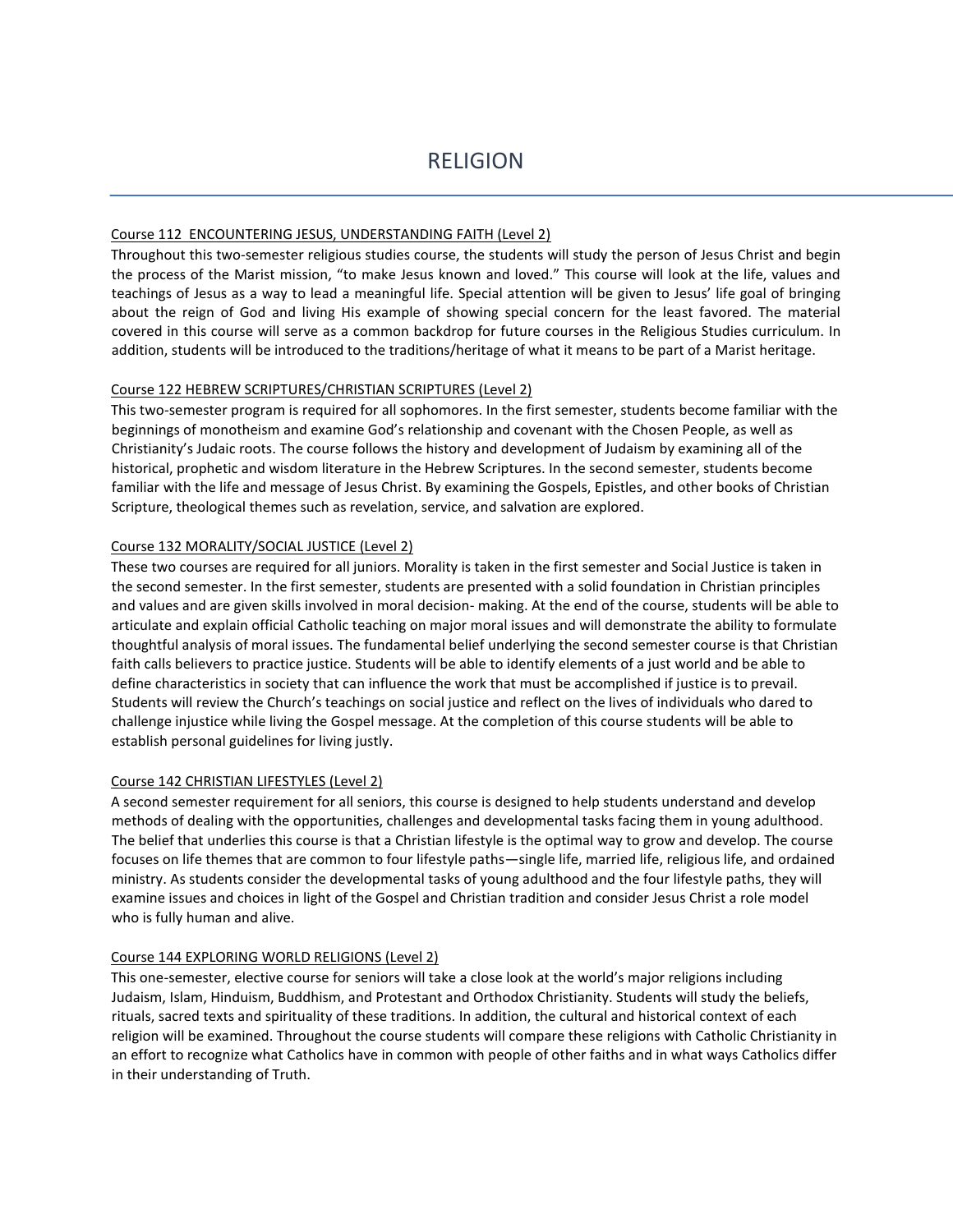# Course 146 FAITH, VALUES AND TRUTH IN THE MEDIA (Level 2)

This one semester elective course, will focus on the essential elements of media literacy to enable students to be in control of what they see, and not be controlled by what they see. Students will critically evaluate media representations of race, class, gender, violence, money, power and sexuality in the search for the truth that Jesus said will set us free from advertising, peer pressure, social conditioning, corporate values and systemic injustice. The course will encourage universal and Christian values of equality, justice, peace, the dignity of workers and Jesus' special concern for the poor.

# Course 147 FAITH AND REASON (Level 2)

This one-semester, elective course for seniors will explore the relationship between Christian faith and reason. After some introductory work on logic skills, students will explore some of the traditional questions of philosophy: Does God exist? What is the nature of good and evil? What kinds of things can we know? What is friendship? Students will analyze the lives, work and ideas of people such as Saint Thomas Aquinas, Saint Therese of Lisieux and CS Lewis. Through reading, written work and class discussions, students will be asked to develop their own responses to these thinkers and to demonstrate their understanding of the relationship between faith and reason.

# Course 148 POVERTY, POLICY AND JUSTICE (Level 2)

This one-semester elective course for seniors will consider the causes (both personal and public) and the effects (on the individual, local, and global level) of poverty. Through use of articles, Church documents, personal accounts, guest speakers, and film, students will be challenged to confront their own conscience and spiritual beliefs in dealing with issues of poverty. Particular focus will be paid to domestic poverty, especially in the area of homelessness, and on global poverty in areas of crisis throughout the world. A field education project is included in this course.

# Course 151 FACING HISTORY AND OURSELVES: THE HOLOCAUST & HUMAN BEHAVIOR (Level 2)

This one-semester senior elective course will have students explore the history, causes and aftermath of the Holocaust. Themes will be explored through a series of reading, videos, activities and reflections. Students will reflect on racism and social justice, as well as the importance of global awareness and their own potential for making a difference. Based on the curriculum developed and sponsored by Facing History and Ourselves in Brookline, MA, connections will be made to Catholic social teaching, St. Paul's image that we are all one body in Christ and our Marist call to reach out to the least favored.

# Course 152 RELIGION AND SCIENCE (Level 2)

.

Catholic faith embraces science. The two (faith and science) offer different yet complementary ways of viewing the world and ask different yet complementary kinds of questions about the world. This course will invite seniors into the contemporary dialogue between Catholic faith and the sciences. We will explore questions such as: Can one be a Christian and accept the theory of evolution? Does the Big Bang theory mean God didn't create the universe? What really happened between the Catholic Church and Galileo? We will develop tools to support and understand our faith in a scientific age.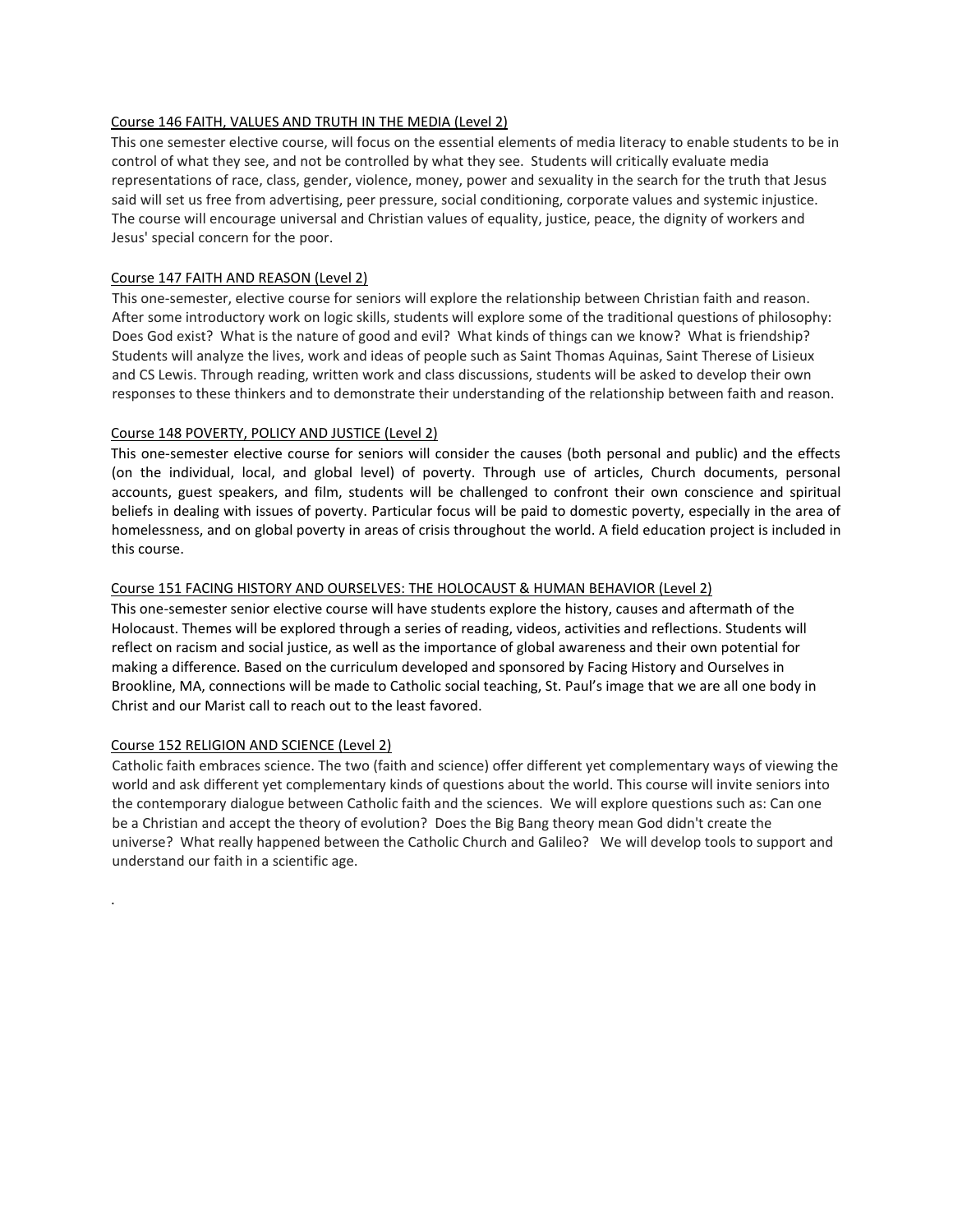#### Course 211 HONORS ENGLISH I (Level 1)

*Requirements: Students qualify for this course based on the cognitive, verbal, reading, and language skills components of the entrance examination.* Honors English I is an accelerated survey course in which students build skills in critical reading, process writing, grammar application, and vocabulary acquisition. Critical reading skills are developed through careful annotation and study of texts in several genres, including the following: short stories, poems of various length, traditional novels, graphic novels, and non-fiction texts. The writing focus is on the development and structure of literature analysis, research, and on-demand essays. Students will learn how to properly find, evaluate, and utilize primary source evidence from literature and non-fiction sources (print and electronic). Instruction will also center on citing source material in MLA format. An in depth study of grammatical forms, punctuation, and mechanics will be blended with writing instruction. Students increase their vocabulary through literature study and through a supplementary Vocabulary Workshop program. This course is best suited for those students who desire to work in an accelerated writing and literature program.

#### Course 212 ENGLISH I (Level 2)

English I is a survey course in which students build skills in critical reading, process writing, grammar application, and vocabulary acquisition. Critical reading skills are developed through careful annotation and study of texts in several genres, including the following: poems of various length, short stories, and novels. While the writing focus is on the development and structure of the analytical essay, students will be introduced to the research process. Students will learn how to properly use primary source evidence for support in an essay and cite the sources in MLA format. An in-depth study of grammatical forms, punctuation, and mechanics will be blended with writing instruction. Students increase their vocabulary through literature study and through a supplementary Vocabulary Workshop program.

#### Course 215 LITERARY STRATEGIES (Level 3)

*Requirements: This course is taken in conjunction with Course 218, English I.* Students will be immersed in leveled reading to build proficiency in reading comprehension. Using both literary and informational text, the primary focus of the course will be to teach essential reading skills by developing specific reading strategies. This program is also designed to improve the student's written and oral communication skills.

#### Course 218 ENGLISH I (Level 3)

*Requirements: This course is taken in conjunction with Course 215, Literary Strategies*. This course introduces students to the principles of grammar, vocabulary, and writing development that are repeated and expanded upon throughout the remaining years of the English curriculum. Students will integrate newly learned grammar principles into their oral and written responses. Students will understand and acquire new vocabulary and use it correctly in reading and writing. Students will learn a variety of key concepts, skills, and strategies that will lead to improved comprehension and enable them to grow as readers. Students will be introduced to the basic elements of fiction and the major literary genres. Students will read both classic and contemporary fiction and nonfiction selections.

#### Course 220 AP SEMINAR: ENGLISH II (Level AP)

*Requirements: This course is open to sophomores with an A or better average in the class, an A or better average in the writing component and the recommendation of the Honors English I teacher*. Students will be required to complete the AP Seminar performance tasks during the Spring semester, and they must sit for the AP Seminar exam in May. Students will be expected to follow AP Seminar with AP Research the following year. AP Seminar: English 2 will engage students in cross-curricular conversations that explore the complexities of academic and realworld topics and issues by analyzing divergent perspectives. Using an inquiry framework, students practice reading and analyzing articles, research studies, and foundational, literary, and philosophical texts; listening to and viewing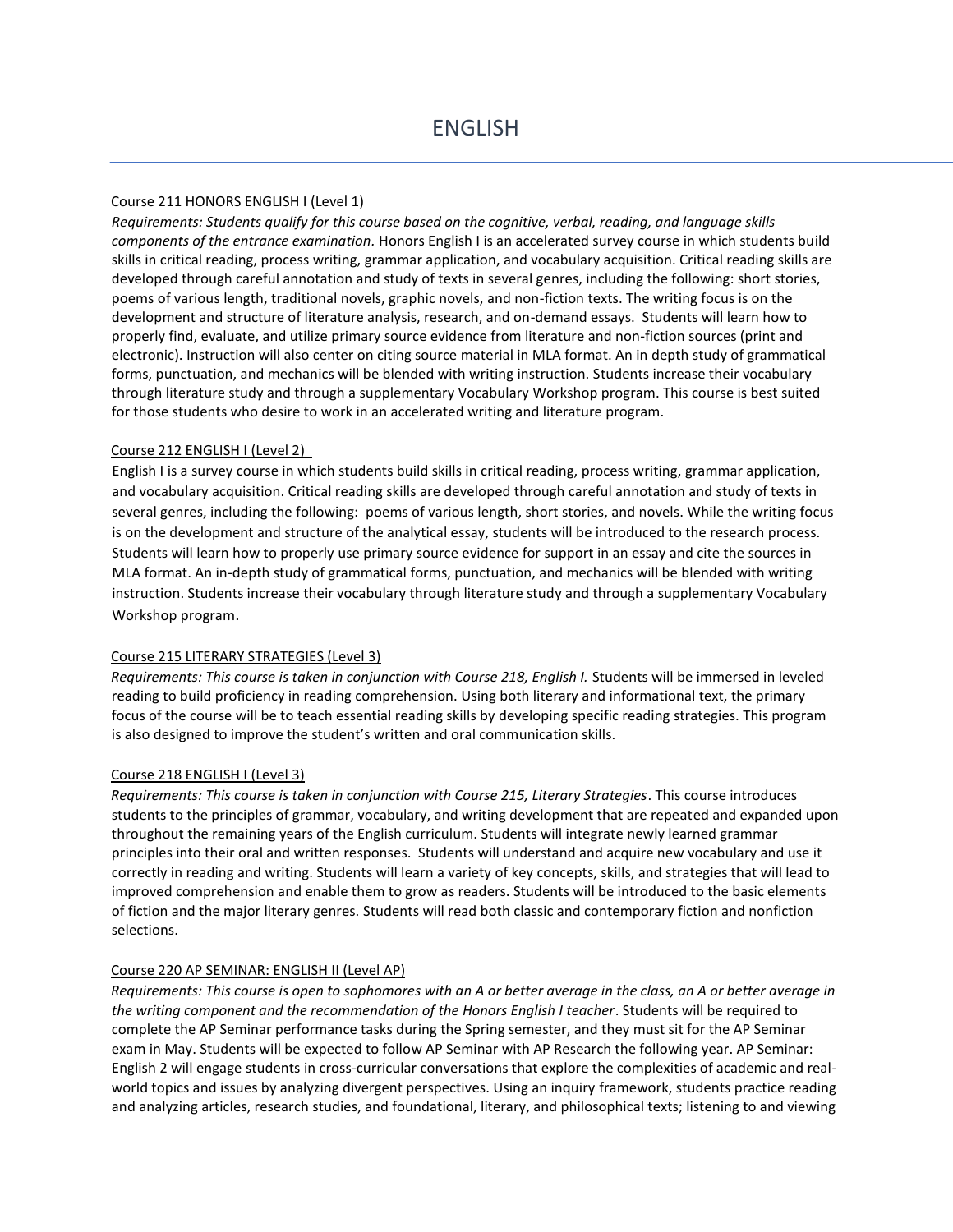speeches, broadcasts, and personal accounts; and experiencing artistic works and performances. Students learn to synthesize information from multiple sources, develop their own perspectives in written essays, and design and deliver oral and visual presentations, both individually and as part of a team. Ultimately, the course aims to equip students with the power to analyze and evaluate information with accuracy and precision in order to craft and communicate evidence-based arguments.

#### Course 221 HONORS ENGLISH II (Level 1)

*Requirements: Students who choose to participate in this program must have earned an average grade of B- or better in Honors English I (level 1) or an A- or better in English I (Level 2).* This course expands upon the principles of grammar, vocabulary, critical reading and writing studied in Honors English I and serves as a pre-AP course to prepare students to take AP English Language and Composition, AP English Literature, or Honors English III as juniors. The course readings emphasize canonical works in American literature, but also build on the foundation of contemporary world literature introduced in Honors English I. Students will read 10 texts written between 1920 and 2020 (including prose poetry, novels written in dialect, and works of nonfiction). Readings will also include the poetry of Langston Hughes, Maya Angelou, Joy Harjo, and Julia Alvarez, as well as a comedy by William Shakespeare. Students will write critical analyses, stylistic imitations, multi-modal papers, and complete a crosscurricular research project. The class requires students to engage in discourse, demonstrate proficient use of digital learning tools, and collaborate. Students who choose Honors English II are expected to be resourceful, creative problem-solvers who think critically and analytically.

#### Course 222 ENGLISH II (Level 2)

The English II curriculum is divided over two semesters. The first semester begins with a continuation of the survey-style curriculum introduced in English I. Students will be exposed to units of world literature in both the first and second semester. Students will read and respond to short stories, poems, novels, and graphic novels that center on a theme of coming of age in a time of conflict. The writing focus will continue to be on MLA-documented literary analysis essays. Students will also study rhetoric and compose on-demand analytical essays from prompts typically found on standardized tests. The vocabulary curriculum will continue with the Vocabulary Workshop series, and grammar instruction will continue with an emphasis on punctuation and mechanics.

#### Course 223 ENGLISH II (Level 3)

*Requirements: Students must receive the recommendation of their English I instructor to enroll in this course.*  English II, Level 3 builds upon the English I, Level 3 and Literary Strategies curriculum by providing continued emphasis on reading comprehension, building vocabulary, foundational writing practices, and the application of grammar/mechanics. The literary curriculum includes the study of fiction and nonfiction via short stories, articles, poetry, and drama with works taken from American and world literature. By the end of the course, students will increase their ability to read independently for meaning and construct MLA-documented formal written responses.

#### Course 231 HONORS ENGLISH III (Level 1)

Requirements: Students who choose to participate in this program must have earned a grade of B- in Honors English II (level 1) or a A- or better in English II (level 2). Honors English III continues and expands upon the study of grammar, spelling, vocabulary, literature, and critical writing of sophomore year. The course traces the development of the American story through its Romantic, Realistic, Naturalistic, Modernistic, and Post-Modernistic forms. Students study and prepare approximately sixty stories for class and eight novels independently by roughly twenty-five American authors such as Hawthorne, Irving, Poe, James, Howells, Twain, Bierce, Melville, Crane, Chopin, Jewett, Freeman, Dreiser, Anderson, London, Norris, Hemingway, Fitzgerald, and Faulkner. The writing component of the course focuses on the reader-friendly critical essay; students write approximately six formal 3-4 page critical essays out of class in addition to numerous in-class timed writing assignments. At the end of the year, students complete a portfolio of their written work from throughout the year; the portfolio assignment comprises 40% to 50% of the final grade of the fourth marking period and is a course requirement. Average daily homework assignments require 60-90 minutes. The successful Honors English III student possesses a laudable work ethic, strong analytical and critical thinking skills, and a firm understanding of the formal elements of English grammar.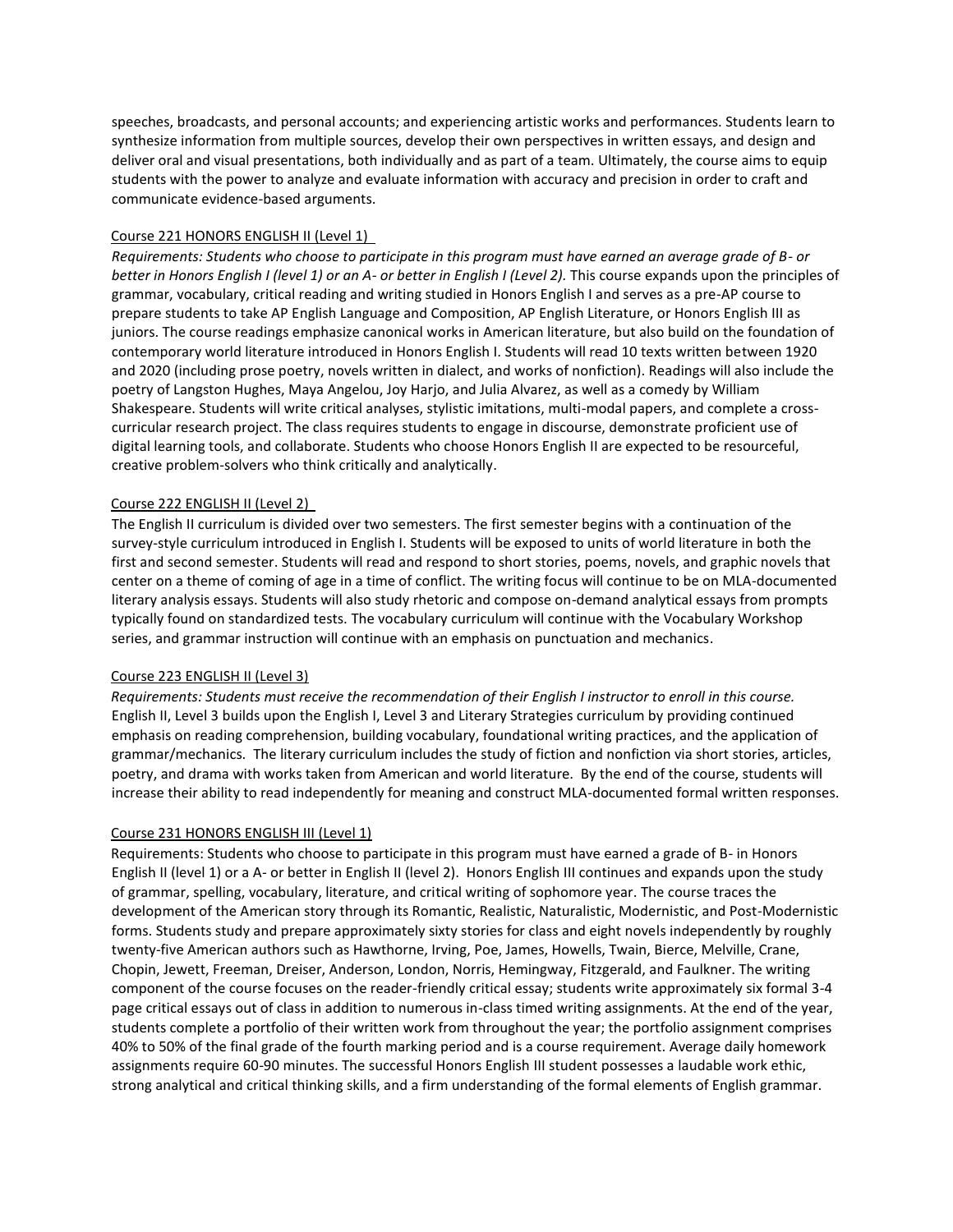#### Course 232 ENGLISH III (Level 2)

English III repeats and expands upon the principles of grammar, vocabulary, and writing development offered in English II. The course familiarizes students with the ways in which events in American history affect literature and culture in the United States with a focus on the American Dream. Through authors such as Walker, Bradbury, Vonnegut, Ellison, and Capote, literary analysis and critical thinking are emphasized. In addition to the textbook material, students will read several book-length works of literature by Steinbeck, Fitzgerald, and Miller. The writing component of the course prepares students for collegiate writing by emphasizing process writing, paper structure, and the continued development of one's voice. Students are required to write at least four formal 3-4 page essays ranging from analytical to persuasive essays. In addition to the writing and literature, students will gain a better understanding of the writing and critical reading sections of SAT through exercises including vocabulary in context study, critical reading skills, and timed essays.

#### Course 235 ENGLISH III- EXPLORATIONS (Level 2)

English III Explorations again repeats and expands upon the principles of reading, grammar, vocabulary, and writing development offered in English II. The course familiarizes students with the ways in which events in American history affect literature and culture in the United States and completes a two-year study of American literature. Through authors such as Hemingway, Porter, Faulkner, Bradbury, Vonnegut, Jackson, Ellison, and Capote, the course emphasizes literary analysis and critical. In addition to the textbook material, students will read book-length works of literature by authors such as Steinbeck, Fitzgerald, Wharton, and Miller. The writing component of the course prepares students for collegiate writing by emphasizing timed writing, process writing, paper structure, and the continued development of one's voice through journal writing. Students are required to write three 3-4 page expository essays. In addition to the writing and literature, students will gain a better understanding of the writing and critical reading sections of PSAT and SAT through exercises including vocabulary study in context, review of grammatical structures, critical reading skills, and timed writing.

#### Course 280 AP RESEARCH (Level AP)

*Requirements: Successful completion (3 or higher) of AP Seminar. This course does not fulfill the English requirement but is taken in conjunction with a junior English class*. "AP Research allows students to deeply explore an academic topic, problem, or issue of individual interest. Through this exploration, students design, plan, and conduct a yearlong investigation to address a research question. In the AP Research course, students further develop the skills acquired in the AP Seminar course by learning research methodology, employing ethical research practices and assessing, analyzing, and synthesizing information. Students reflect on their skill development, document their processes, and curate the artifacts of their scholarly work through a process and reflection portfolio. The course culminates in an academic paper of 4,000 – 5,000 words (accompanied by a performance, exhibit, or product where applicable) and a presentation with an oral defense. Students who score 3 or higher in AP Seminar, AP Research and on four additional AP exams of their choosing will receive the AP Capstone Diploma." (College Board)

#### Course 240 ADVANCED PLACEMENT ENGLISH LANGUAGE & COMPOSITION (Level A.P.)

*Requirements: Students who choose to participate in this program must have earned an A- in Honors English II (Course 221), a B+ in Honors English III (Course 231), or a B- in Advanced Placement English Literature and Composition (Course 255). Admission to this class requires the timely and successful completion of a summer assignment.* This course provides extensive instruction and practice in critical analysis, synthesis, and writing in preparation for both the college experience and the Advanced Placement Examination in Language and Composition offered by the College Board. Through extensive reading, class discussion, and writing exercises, students examine the interaction between a writer and his or her audience, and the ways in which a writer's subject, purpose, and audience influence the choice of rhetorical strategies and devices. Course readings will focus on nonfiction with additional readings in fiction and drama. Students will read ten (10) texts independently and complete one of three reading journals on each text. Students read three (3) in first marking period, three (3) in the second marking period, three (3) in third marking period and one (1) in the fourth marking period. Class work centers on a collection of nonfiction essays in various rhetorical modes, as well as at least one Shakespearean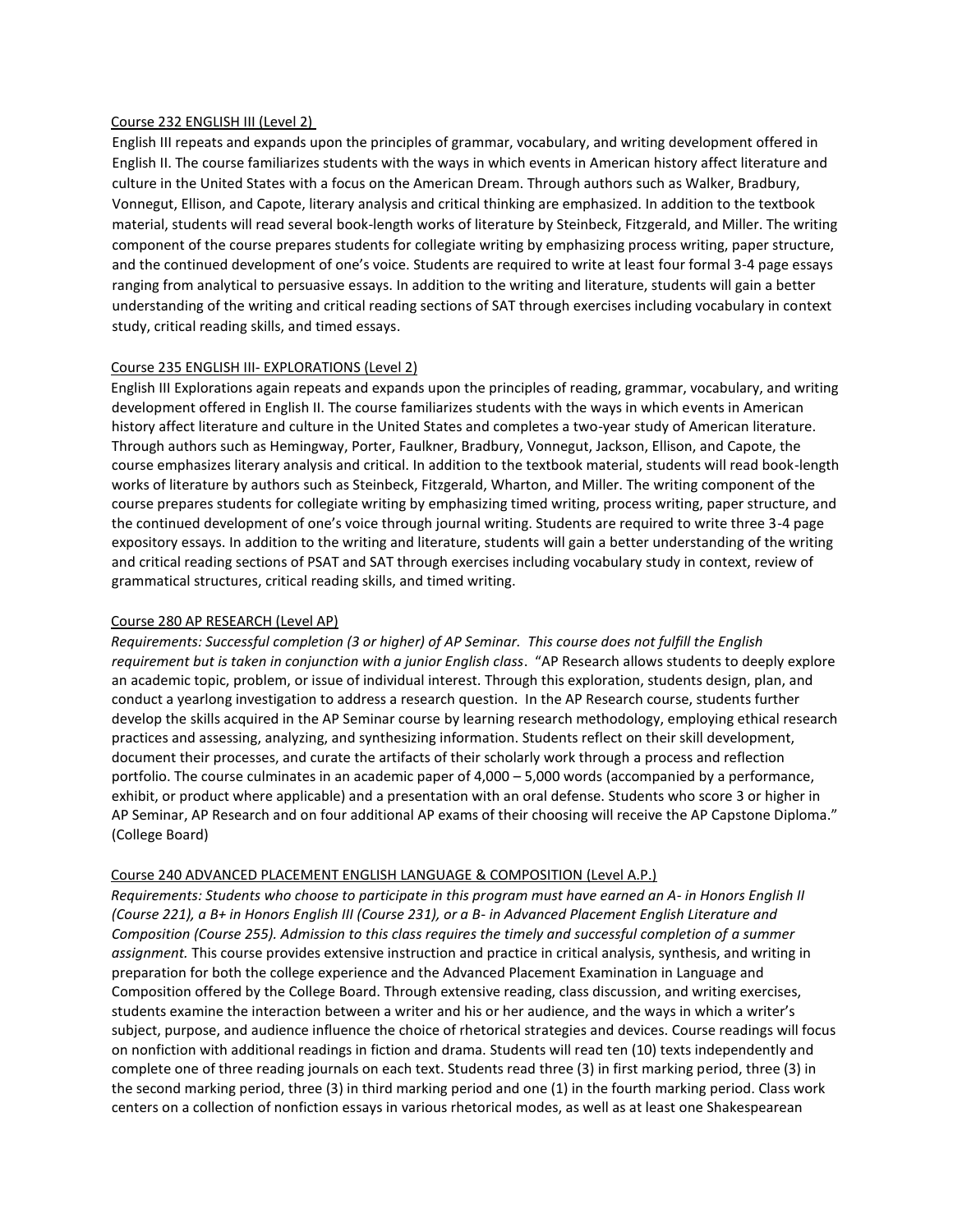tragedy and several other multi-modal texts and samples of both fiction and nonfiction. Students will complete written assignments on readings and must contribute to class discussions. Some of these assignments will be timed, in-class responses to an argument or prompt. Students complete an expository essay (5-6 pages) using primary sources, an argument essay (750 words or less) synthesizing several sources and manipulating rhetorical devices, and at least one imitative piece in the first semester. Students then complete a major multi-modal synthesis paper (6-8 pages) for second semester. Finally, students will complete a portfolio of work from throughout the course. A.P. English is a rigorous, demanding course. Students must be prepared to read 6-8 hours per week to complete course assignments. The course is open to both incoming juniors and seniors.

#### Course 255 ADVANCED PLACEMENT ENGLISH LITERATURE AND COMPOSITION (Level A.P.)

*Requirements: Students who choose to participate in this program must have earned an A- in Honors English II (Course 221), a B+ in Honors English III (Course 231), or a B- in Advanced Placement English Language and Composition (Course 240). Admission to this class requires the timely and successful completion of a summer assignment.* AP English Literature is an accelerated literary studies course designed to foster critical analysis and critical writing at the college level. Students will analyze texts from a variety of historical time periods (medieval age to 21st Century), cultural genres (British, American, Russian, Latino), and literary forms (novel, short story, drama, poetry). Focusing on techniques fiction writers use to create meaning, students will progress their analysis beyond a study of theme to a study of literary technique. Students will demonstrate learning through contributions to class discussions and through a variety of writing assignments and literature tests. While students will continue to write analysis essays outside of class, a heavy emphasis is placed on the in-class, on-demand essay. This course is best suited for students who enjoy analyzing, discussing, and writing about challenging, thoughtprovoking (and, sometimes, lengthy) texts.

#### Course 241 HONORS ENGLISH IV (Level 1)

*Requirements: Students who earned a grade average of B- or better in Honors English III (level 1) or students with an average of A- or better in English III (level 2) are eligible to elect this course.* This course completes the grammar, vocabulary, critical reading, and writing development begun in English I. Students will investigate several genres or themes by analyzing and responding to major works of classic and contemporary literature. Topics/Genres from previous years include: War, Romance, Good vs. Evil, Heroism, Difference, Comedy, Government, and The City. Students should be prepared to devote a significant amount of time to daily reading. To respond to the texts, students will engage in both teacher-led and student-led discussions. Students will write a series of reflective essays and a formal literature analysis or research essay per quarter, deliver presentations, and create media enriched projects. The year will culminate with a comprehensive research project that stems from a theme examined during the year. In addition, students will be responsible for learning new vocabulary words from the senior vocabulary book as well as retaining all words from the freshman, sophomore, and junior lists.

#### Course 242 ENGLISH IV – HEROES AND VILLAINS (Level 2)

This course repeats and expands upon the principles of grammar, vocabulary and writing begun in English I. In literature, students will be introduced to major British authors such as Chaucer, Shakespeare, Orwell, and Tolkien and the heroes and villains they created in their works. Major themes include good vs. evil, class, ambition, courage, greed, love, and corruption. Students will examine these themes and explore their relevance to current media and culture. In writing, special emphasis is given to the process and mechanics involved in creating a research paper. Students will master MLA citation format and the incorporation of outside sources into their own writing. The course culminates in a technologically enriched project that will prepare students for collegiate expectations in regards to research, writing, and presentation.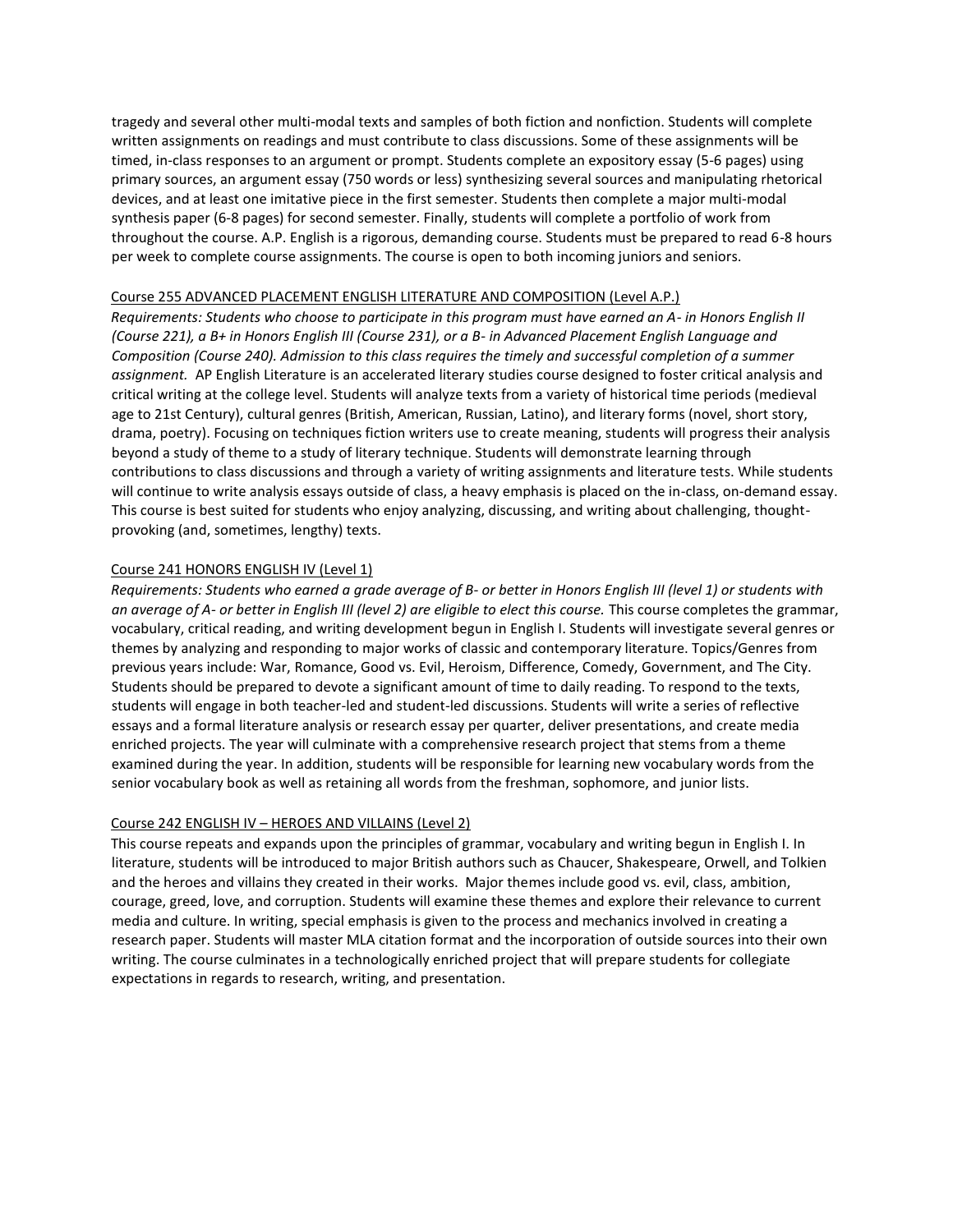#### Course 243 ENGLISH IV – ADAPTATIONS (Level 2)

This course repeats and expands upon the principles of grammar, vocabulary and writing development begun in English I. The course materials are divided into a series of units that use a Humanities-based approach to learning. Each unit includes: class instruction in an aspect of American historical and cultural history, readings based on that era, and a film that is adapted from and reflective of that material. Assessments for each unit include analysis writing, reading comprehension quizzes and cumulative tests that reflect the entire unit. Students who opt for this class should be motivated by an interest in cultural history and the unique advantages and challenges that exist with adaptation. The writing program focuses on the research process: finding and validating sources, utilizing MLA citation format, and skillfully incorporating evidence into a structured document. The course will culminate in a multi-modal research project that reflects the student's ability to analyze a film, find and interpret research date, and present their findings to the class.

#### Course 246 ENGLISH IV – RACE AND GENDER ON THE PAGE, STAGE AND SCREEN (Level 2)

This is a Humanities-based course that will examine themes related to race and gender in the United States. Classroom lecture, readings, film analysis and discussion will be based on each theme and on applying the concepts to a modern issue/event. The final project, which will be completed during the 2nd semester, will include both a research-based paper and an oral presentation; it will serve as the final exam grade & meet the graduation requirement. Students who opt for this course should enjoy studying and discussing history and be comfortable sharing their views in a respectful manner.

#### Course 250 METHODS OF PUBLIC SPEAKING (Level 2)

*\**Offered for dual enrollment with Southern New Hampshire University\* Information about the dual enrollment program can be found on the website under *Academics, Course Catalogue, Dual Enrollment*. *Requirements: This elective course is open to juniors and seniors and must be taken in conjunction with an English III or English IV program.* This course will offer students the opportunity to develop the necessary speaking and listening skills to meet the challenges of college and the workplace. Students will learn the stages involved in the major speech communication processes and master the mechanisms of speech production and delivery. Students will learn practical techniques for analyzing, evaluating, and improving their own speaking and listening skills and develop an introductory-level mastery of the major modes of speech communication: one-to-one communication, formal and informal group discussion, public address and oratory, debate, and oral interpretation.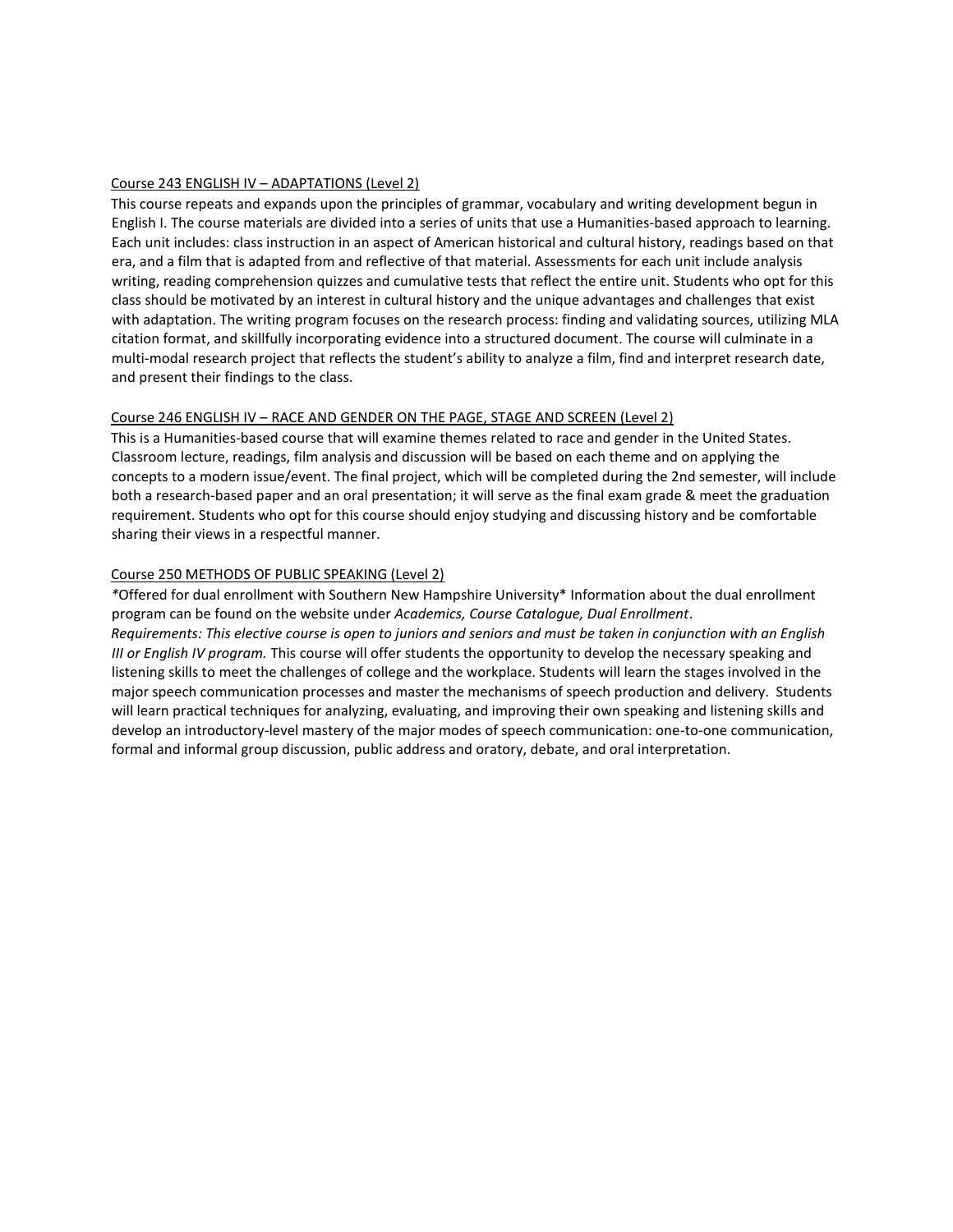#### Course 311 HONORS ALGEBRA I & 2 (Level 1)

*Requirements: Students qualify for this course based on the Cognitive, Quantitative, and Mathematics skills components on the Central Catholic Entrance Exam or based on demonstrated proficiency on a Central Catholic placement test.* This course covers all of the topics of Algebra I and introduces students to the further study of Algebra II with real life applications. Topics include functions and relations, complex numbers, and variations. Students are required to purchase a *Texas Instrument TI 84 Plus Graphing* calculator for use during this course. SAT preparation is introduced in this course.

# Course 326 HONORS GEOMETRY /HONORS ALGEBRA II (Level 1)

*Requirements: This course is an accelerated course for freshmen who have completed an Honors Algebra I program and have taken and demonstrated proficiency on a Central Catholic placement test* This is a fast-paced course that covers Honors Geometry in the first semester and Honors Algebra II in the second semester. In this course students will study the theorems associated with congruent triangles, similarity, parallelism, ratios, proportions, area and volume formulas and an introduction to trigonometry. The second semester concentrates on linear equations and functions, systems of equations and inequalities, quadratic functions, polynomial functions, radicals and complex numbers, rational expressions, an introduction to exponential and logarithmic functions and matrices. Students who successfully complete this course will take Honors Precalculus as sophomores. Students are required to purchase a *Texas Instrument TI 84 Plus Graphing* calculator for use during this course. SAT preparation is introduced in this course.

# Course 312 ALGEBRA I (Level 2)

This course introduces the student to the language of Algebra and also incorporates the study of equations and graphs as they apply to real life applications. Topics include algebraic expressions, equations in one or more variables, inequalities, polynomials, systems of linear equations, radicals, and quadratic equations. Students are required to purchase a *Texas Instrument TI 84 Plus Graphing* calculator for use during this course. SAT preparation is introduced in this course.

#### Course 313 ALGEBRA I (Level 3)

This course reviews and reinforces the basic fundamentals of arithmetic including integers, decimals and percents. It also incorporates the study of equations and graphs as they apply to real life applications. Topics include the uses of variables, solving equations in one and two variables, polynomials, inequalities, and radicals. Students are required to purchase a *Texas Instrument TI- 84 Plus Graphing* calculator for use during this course. SAT preparation is introduced in this course.

#### Course 321 HONORS GEOMETRY (Level 1)

*Requirements: Students who apply for this course must have a B- or better average in Honors Algebra I & II (Course 311), the recommendation of their teacher and demonstrated proficiency on the midterm and final exam.* This course uses deductive reasoning practices to enable students to study theorems associated with congruent triangles, the similarity of geometric figures, parallelism, ratios, proportions and area, volume and surface area of geometric figures, as well as properties and theorems associated with angles, arcs, and their relationships with circles, and an introduction to trigonometry. Students will also continue to practice and develop their skills in applying the principles of Algebra II. This course includes SAT preparation for geometric topics. *A Texas Instrument TI-84 Plus Graphing calculator is required for this course.*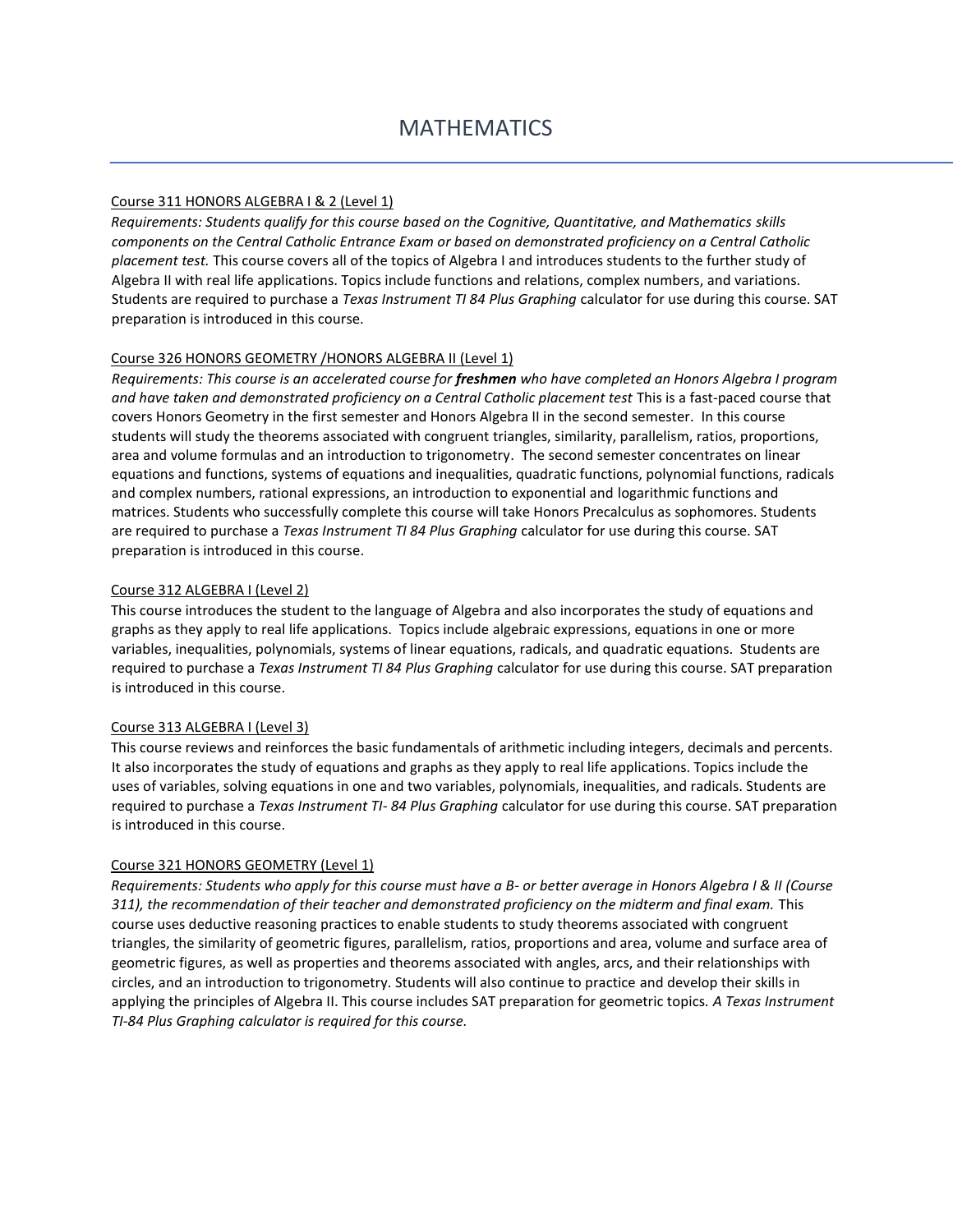# Course 325 HONORS GEOMETRY/ALGEBRA II (Level 1)

*Requirements: Students must have an A- or better average in Algebra I (Course 312), the recommendation of their teacher and demonstrated proficiency on the midterm and final exam. Students who have a C average from Honors Algebra 1 & 2 (311) may elect this course.* This is a fast paced course that covers Geometry in the first three quarters and Algebra II in the fourth quarter. In this course students will study and apply theorems associated with congruent triangles, similarity of geometric figures, parallelism, ratios, proportions, area, volume and surface area of geometric figures and an introduction to trigonometry. After a review of Algebra I, Algebra II topics will include the study of quadratic and polynomial functions, and irrational and complex numbers. This course includes SAT preparation for geometric topics and prepares students for Honors Precalculus (Course 331). *A Texas Instrument TI-84 Plus Graphing calculator is required for this course.*

# Course 322 GEOMETRY (Level 2)

*Requirements: Students must have a C- or better from Algebra I (Course 312) or an A- or better from Algebra I (Course 313), the recommendation of their teacher and demonstrated proficiency on the midterm and final exam.* This course offers a systematic development of logical thinking with emphasis on geometric figures. Among the topics studied is the development of logical reasoning and informal proofs, the properties of geometric figures (specifically triangles and quadrilaterals) and parallel lines. Topics also include calculating area, surface area and volume of geometric figures. The use of trigonometric principles as they apply to right triangles and real-life applications is introduced. This course includes SAT preparation for geometric topics. *A Texas Instrument TI-84 Plus Graphing calculator is required for this course.*

# Course 323 GEOMETRY (Level 3)

This course will connect geometry concepts with algebraic ideas, reinforcing algebraic skills. Topics will include geometric figures, triangular relationships and quadrilaterals. Deductive and inductive reasoning is introduced early in the course so as to allow for the gradual development of proof. This course includes SAT preparation for geometric topics. *A Texas Instrument TI-84 Plus Graphing calculator is required for this course.*

#### Course 331 HONORS PRECALCULUS (Level 1)

*Requirements: Students who apply for this course must have a B- or better average in Honors Geometry (Course 321), Honors Geometry/Algebra II (Course 325), or Honors Algebra II/Honors Geometry (Course 326), the*  recommendation of their teacher and demonstrated proficiency on the midterm and final exam. This course combines the appropriate use of technology with standard analytic techniques to provide a balanced approach to the study of Precalculus. It emphasizes the graphical, numerical, and algebraic approaches to analyzing functions and problem solving. SAT preparation is an integral part of this course. *A Texas Instrument TI 84 Plus Graphing* calculator is required for this course.

# Course 332 ALGEBRA II & TRIGONOMETRY (Level 2)

*Requirements: Students must have a C- or better average in Algebra I (Course 312) and Geometry (Course 322), the*  recommendation of their teacher and demonstrated proficiency on the midterm and final exam. The course reinforces topics studied in Algebra I. Other topics include: irrational and complex numbers, quadratic and polynomial functions, exponential and logarithmic functions, and trigonometric functions, graphs, identities and equations and an introduction to matrices. S.A.T. preparation is an integral part of this course. A *Texas Instrument TI 84 Plus Graphing* calculator is required for this course.

#### Course 333 ALGEBRA II (Level 3)

This course reviews Algebra I and expands on these concepts to study linear, quadratic and exponential functions and their applications to the real world. Other topics include inverse functions, irrational and complex numbers, absolute value equations and inequalities, analytic geometry and polynomials. Graphical and data analysis are applied whenever possible. SAT preparation is an integral part of this course. A *Texas Instrument TI 84 Plus Graphing* calculator is required for this course.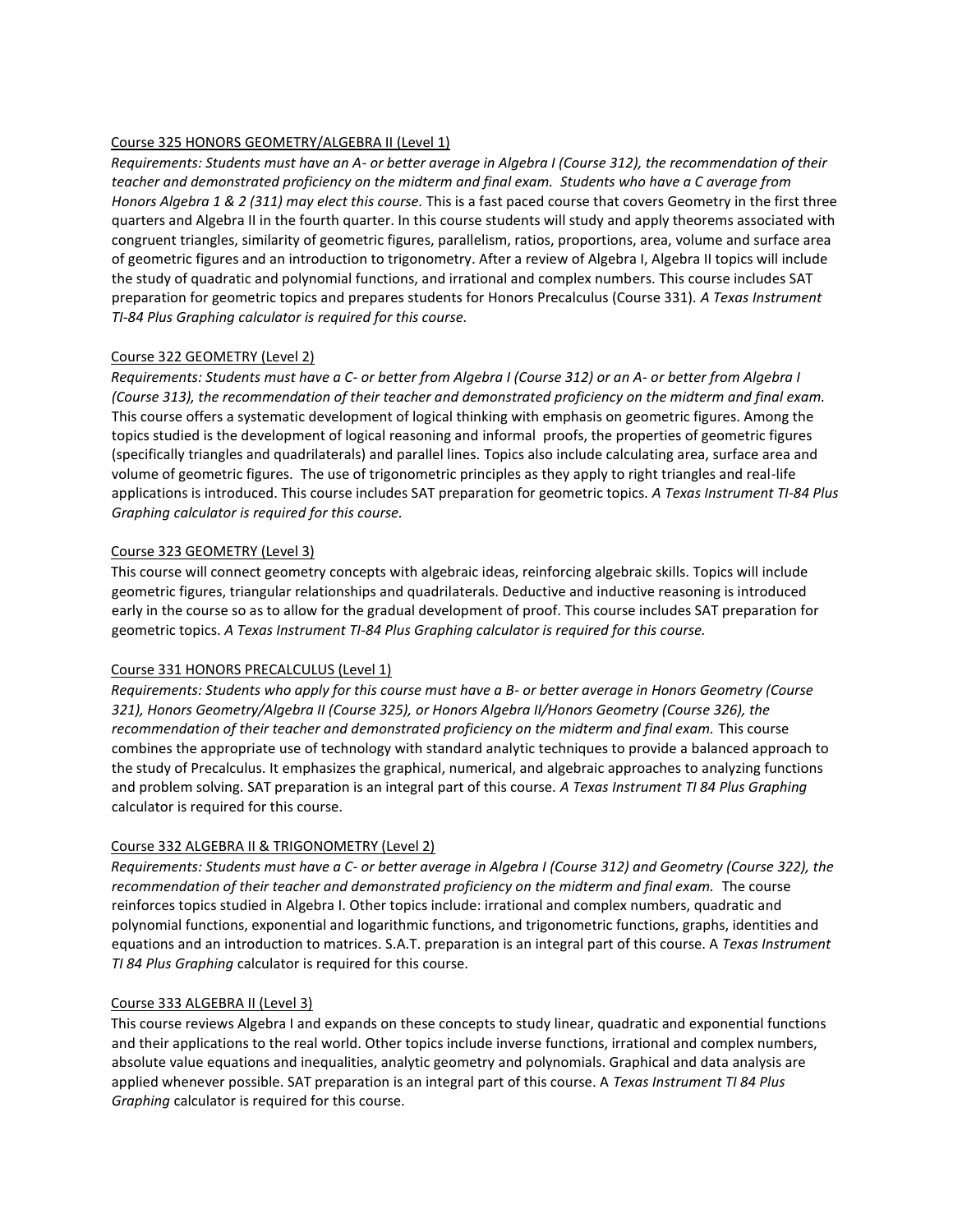# Course 340 ADVANCED PLACEMENT CALCULUS AB (Level A.P.)

*Requirements: Students who apply for this course must have an A- or better average in Honors Precalculus (Course 331), the recommendation of their teacher and demonstrated proficiency on the midterm and final exam. Admission to this class requires the timely and successful completion of a summer assignment. Upon entering this course, an assessment covering material from the summer assignment will be given to all students.* This is a college level course intended for students who have a strong background in college-preparatory mathematics, including algebra, trigonometry, analytical geometry and precalculus topics. Topics studied include limits, continuity, differentiation, integration and their applications. This course prepares the student for the Advanced Placement Calculus Exam. *A Texas Instrument TI 84 Plus Graphing* calculator is required for this course.

# Course 341 HONORS CALCULUS (Level 1)

*\**Offered for dual enrollment with Southern New Hampshire University.\* Information about the dual enrollment program can be found on the website under *Academics, Course Catalogue, Dual Enrollment*. *Requirements: Students must have a C or better average in Honors Precalculus or an A average in Algebra II and Trigonometry (Course 332), the recommendation of their teacher and demonstrated proficiency on the midterm and final exam. Students from Algebra II and Trigonometry are required to attend summer school to complete the requirements for Precalculus. Students who attend the summer program must also have the recommendation of the summer school math teacher.* In this applied Calculus course there is an abundant supply of examples and exercises using real-world data from business, economics, environmental studies, health care, and the life sciences. Topics include limits, continuity, differentiation, integration, and their applications. *A Texas Instrument TI 84 Plus Graphing* calculator is required for this course

# Course 390 ADVANCED PLACEMENT CALCULUS BC (Level A.P.)

*Requirements: Students who apply for this course must have completed Calculus AB (Course 340) or must have an A average or better in Honors Precalculus (Course 331) and complete a summer program of introductory calculus at Central Catholic High School. Admission to this class requires the timely and successful completion of a summer assignment.* Calculus BC is a full year course in the calculus of functions of a single variable. It includes all the topics taught in Calculus AB plus additional topics such as analysis of and derivatives of parametric, polar, and vector functions, Euler's method, L'Hospital's Rule, application of integrals, antiderivatives by substitution of variables, parts, and partial fractions, improper integrals, solving logistic differential equations, polynomial approximations and series, and Taylor series. This course prepares the student for the Advanced Placement Calculus BC exam. A *Texas Instrument TI 84 Plus Graphing* calculator is required for this course.

#### Course 349 ADVANCED CALCULUS CD (Level A.P.)

*REQUIREMENTS: Successful completion of AP Calculus BC or an A or better in AP Calculus AB.* This course will cover infinite sequences and series and also extends the basic concepts of single variable calculus to functions of several variables. Topics include vectors, the geometry of space, vector valued functions, motion in space, partial derivatives, and multiple integrals. The order of topics in this course will allow students coming from AP Calculus AB to then take Advanced Calculus CD and still have the tools to take the AP Calculus BC exam in May. *A Texas Instrument TI-84 Plus Graphing calculator is required for this course.*

#### Course 347 INTRODUCTION TO CALCULUS (Level 2)

*Requirements: Students must have a B+ or better average in Algebra II and Trigonometry (Course 332) or a D+ average or better in Honors Precalculus (Course 331), the recommendation of their current teacher and demonstrated proficiency on the midterm and final exam.* Introduction to Calculus is comprised of a semester focused on Precalculus followed by a semester of basic Calculus. The semester of Precalculus completes the formal study of the functions begun in Algebra. Students focus on the use of technology, modeling, and problem-solving involving data analysis, linear functions, their inverses, exponential and logarithmic functions, polynomial and rational functions, and quadratic relations. The introductory topics of Calculus include limits, continuity,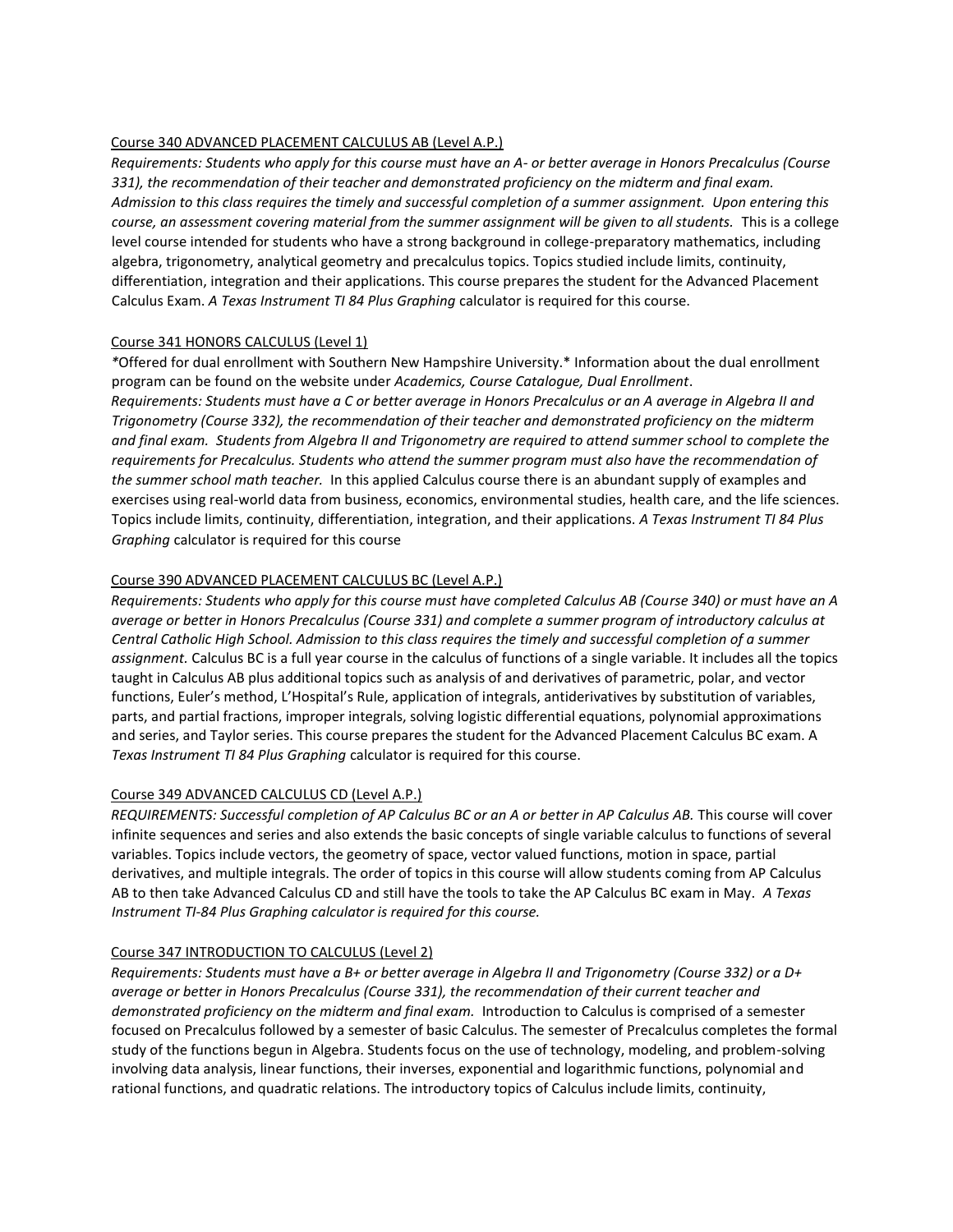derivatives, and their real-world applications. Students will model real-world situations involving rates of change. A *Texas Instrument TI 84 Plus Graphing* calculator is required for this course.

#### Course 345 COLLEGE PRECALCULUS (Level 2)

*Requirements: Students who have a C or better average in Algebra II and Trigonometry (Course 332), the*  recommendation of their teacher and demonstrated proficiency on the midterm and final exam. This course is designed for those students with an interest in pursuing higher level math and science courses. The approach taken in College Precalculus is analytical in nature and stresses the theory and language of functions. This course covers advanced mathematical concepts in Precalculus. Topics include a review and extension of trigonometry, linear relations and functions, theory of polynomial equations, rational functions, complex numbers, exponential and logarithmic functions, matrices and determinants, and time permitting, sequences and series. *A Texas Instrument TI 84 Plus Graphing* calculator is required for this course.

#### Course 343 COLLEGE ALGEBRA (Level 3)

This course covers both introductory and intermediate Algebra topics and will provide a solid foundation for a college algebra course. Specific topics covered include polynomial factoring, linear and quadratic equations, inequalities, linear systems of equations and the study of exponential, logarithmic and trigonometric functions. This course includes SAT preparation during the first semester. *A Texas Instrument TI 84 Plus Graphing* calculator is required for this course.

# Course 348 ADVANCED PLACEMENT STATISTICS (Level A.P.)

*Requirements: Students who have a B or better in Honors Precalculus (Course 331) or who have completed an AP Calculus course (either Course 340 or Course 390) may elect to take this course. Admission to this class requires the timely and successful completion of a summer assignment.* The purpose of the Advanced Placement (AP) course in statistics is to introduce students to the major concepts and tools for collecting, analyzing and drawing conclusions from data. Students are exposed to four broad conceptual themes: exploring data, sampling and experimentation, anticipating patterns, and statistical inference. Students will describe patterns and departures from patterns, plan and conduct studies, explore random phenomena using probability and simulation, estimate population parameters, and test hypotheses. This year-long course will prepare students to take the AP Statistics exam. *A Texas Instrument TI-84 Plus Graphing calculator is required for this course.*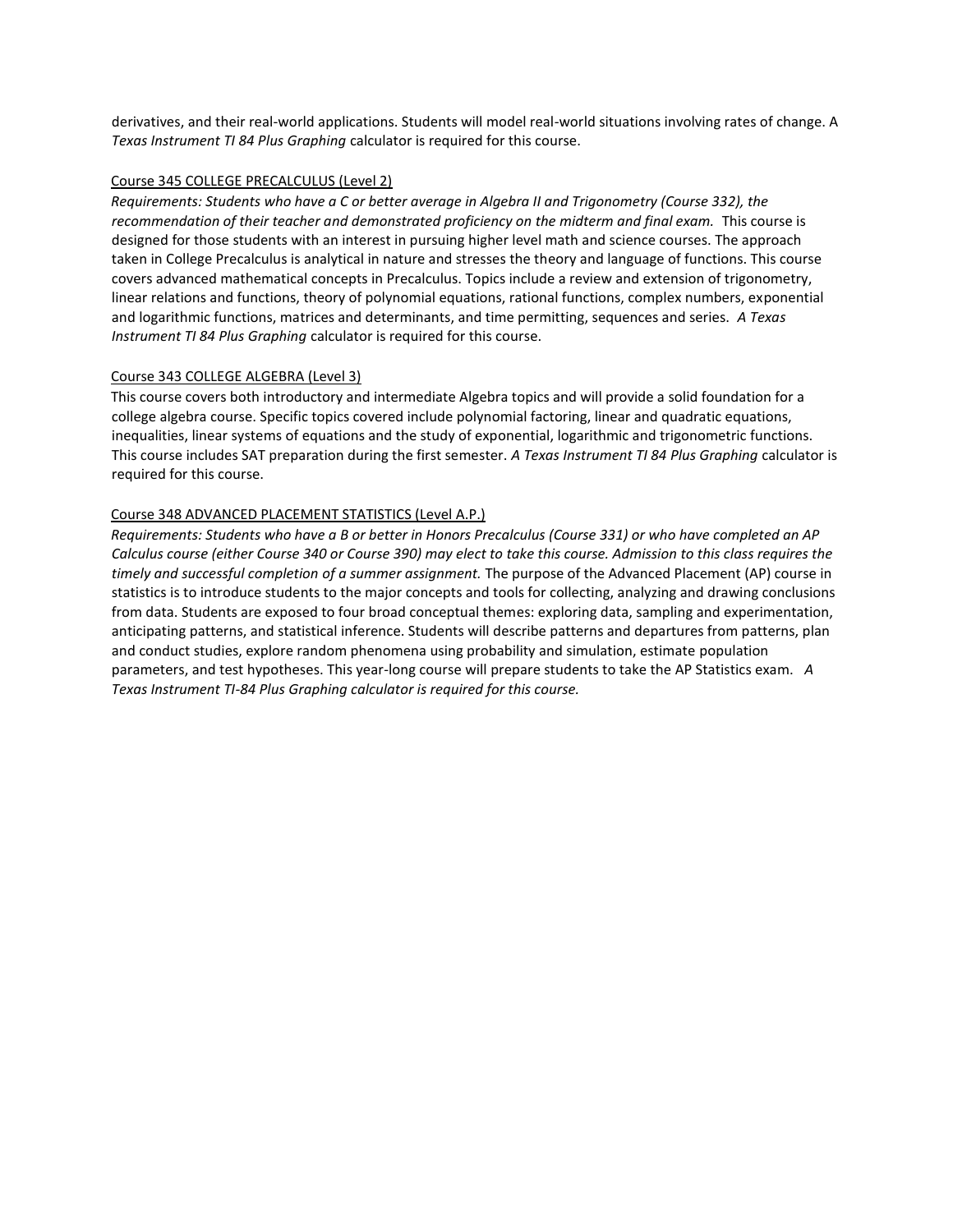#### Course 411 HONORS BIOLOGY (Level 1)

This course is designed for the highly motivated, science-oriented student. The course covers basic concepts of biology in depth and at an accelerated pace. Some of the topics include the structure and function of living things, the study of the genetic continuity and evolutionary development of life, an examination of the diversity and ecological relationships among living things and an overview of human anatomy and physiology. Intense laboratory work and independent project work are required components of this class. Students who successfully complete this course will be prepared to take Advanced Placement Biology in their junior or senior year.

# Course 412 BIOLOGY (Level 2)

This course begins with the study and application of the scientific method. It continues with a molecular and cellular introduction to the structure and function of living organisms, followed be a study of patterns of heredity and genetics. The second semester of the course focuses on the process of evolution and the diversity of life, an exploration of the interrelationships that exist between organisms and their environment and human anatomy and physiology. Laboratory experiences reinforce key ideas presented throughout the course.

#### Course 414 BIOLOGY (Level 3)

*Requirements: Students who are enrolled in English I (Course 218) and Literary Strategies (Course 215) must also enroll in Course 414.* This process-driven course includes a molecular and cellular introduction to the structure and function of living organisms, followed by a study of genetics and evolutionary development (in both plants and animals). The second semester of the course focuses on the diversity of life followed by an exploration of the interrelationships that exist between organisms and their environment. It concludes with human anatomy and physiology. Laboratory experiences and hands-on activities reinforce key ideas presented throughout the course.

#### Course 421 HONORS CHEMISTRY (Level 1)

\*Offered for dual enrollment with Southern New Hampshire University.\* Information about the dual enrollment program can be found on the website under Academics. *Requirements: Students must have a B- or better in Honors Biology (411) and a B- or better in Honors Algebra I & II (Course 311) or an A- or better in Biology (Course 412) and an A- or better in Algebra I (Course 312). Students in Chemistry 421 should also be enrolled in a Level 1 Mathematics course.* This course is designed for the highly motivated, scienceoriented student. Honors Chemistry is a laboratory-based course which introduces the college bound student to the major concepts fundamental to understanding the structure and properties of matter. In this course students will develop skills in many laboratory techniques used in scientific study, critical thinking skills, and the ability to work independently. Some of the concepts covered include the properties of matter, atomic structure, the Periodic Law, chemical formulas, bonding and chemical equations, the solution process, gas laws, and acid-base relationships and chemical kinetics. Students will be required not only to understand the basic concepts behind these topics, but also perform mathematical operations analyzing data relevant to these areas and conduct laboratory experiments demonstrating and/or testing major chemical principals. Students who successfully complete this course will be prepared to take Advanced Placement Chemistry in their junior or senior years.

#### Course 422 CHEMISTRY (Level 2)

*Requirements: Students must have a C or better in Biology (Course 412) and Algebra I (Course 312) or an A- or better in Biology (Course 414) and Algebra I (Course 313). Students in Chemistry 422 must also be enrolled in a Level 1 or Level 2 Mathematics course.* Chemistry is an interactive course that allows students to explore and understand matter and its properties. This course covers the basic concepts of inorganic chemistry in a lecture/laboratory atmosphere. Some of the concepts covered include the properties of matter, atomic structure, the Periodic Law, chemical formulas, bonding and chemical equations, the solution process, gas laws, and acid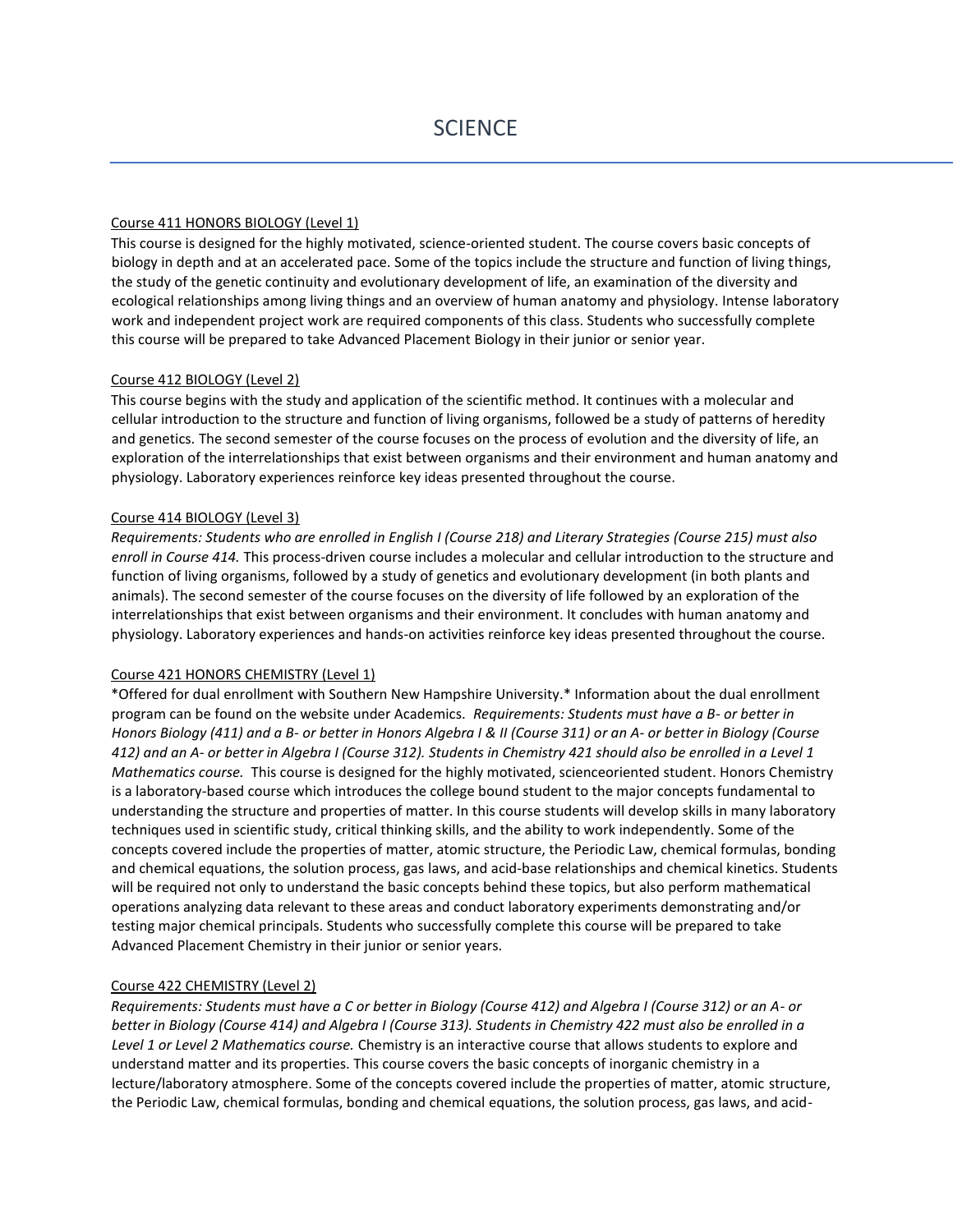base relationships. Students will be required not only to understand the basic concepts behind these topics but also perform mathematical operations in analyzing data relevant to these areas and conduct laboratory experiments demonstrating and/or testing major chemical properties.

# Course 424 CHEMISTRY (Level 3)

This course covers many of the same basic concepts of inorganic chemistry covered in Chemistry (422) but in a more conceptual format. Some of the concepts covered include the states and properties of matter, atomic structure, the structure of the periodic table, bonding, compounds and chemical reactions. Practical examples and applications as well as laboratory experiences will be provided throughout the course to demonstrate to students the importance of chemistry and chemical principles in everyday life.

# Course 431 HONORS PHYSICS (Level 1)

*Requirements: Students must have an A- or better average in Chemistry (Course 422) or a B- average or better in Honors Chemistry (Course 421). Students enrolled in Honors Physics must also be enrolled in Honors Precalculus (Course 331).* This lecture/laboratory course investigates concepts from algebraic and trigonometric based introductory physics at the honors college-preparatory level, as well as reasoning and problem-solving skills derived from lab experience. The course will focus on three major content areas: Newtonian Mechanics, Electricity and Magnetism and Waves and Optics. Guided inquiry, laboratory activities and student centered learning are designed to foster the development of critical thinking skills.

# Course 432 PHYSICS (Level 2)

*Requirements: Students must have a C- or better in Chemistry (Course 422) or a B or better in Chemistry (Course 424). Students who enroll in this course must also be enrolled in Algebra II & Trigonometry (Course 332).* This lecture/laboratory course is designed for the science-oriented student. It is intended to provide a firm introduction to many basic concepts of physics, thereby preparing the student for college level study. Topics presented include mechanics, sound, light, electricity and magnetism. Laboratory work is an integral part of the course.

#### Course 433 PHYSICS (Level 3)

*Requirements: Students must have completed a chemistry course to enroll in this course.* This lecture/laboratory course is designed to reestablish the student's knowledge of the scientific method and utilize it to solve problems and determine how things work from a physics perspective. Basic physics principles such as forces, motion, fluid mechanics, electronics, and light will be investigated and understood in the context of life experiences.

# Course 439 ADVANCED PLACEMENT PHYSICS 1 (Level A.P.)

*Requirements: Students must have a B average or better in Honors Chemistry (Course 421) or an A or better average in Chemistry (Course 422) or Physics (Course 432). Students enrolled in Advanced Placement Physics 1 must also have a grade of B- or better in Honors Precalculus (Course 331). Admission to this course requires the timely and successful completion of a summer assignment. Students enrolled in this A.P. level course must take the AP Physics 1 Exam in May. Students will be required to attend lab/seminar classes from 7:00 a.m. – 7:50 a.m. as frequently as once every seven-day cycle.* This course will focus on Newtonian Mechanics, Work and Energy, and Harmonic Motion. Guided inquiry, laboratory activities and student- centered learning are designed to foster the development of critical thinking skills and prepare the student to take a second-year physics program (AP Physics C) at Central Catholic.

#### Course 441 HONORS HUMAN ANATOMY & PHYSIOLOGY (Level 1)

*Requirements: Students must have a B- or better in Level 2 or Level 1 Biology & Chemistry, or an A- or better in Level 3 Biology & Chemistry.* Open to seniors, this year long elective course is designed to increase the student's knowledge of and appreciation for the workings of the human body. Through examination of the major body systems and organs students will begin to recognize the importance of a healthy system that is in equilibrium with the surrounding environment.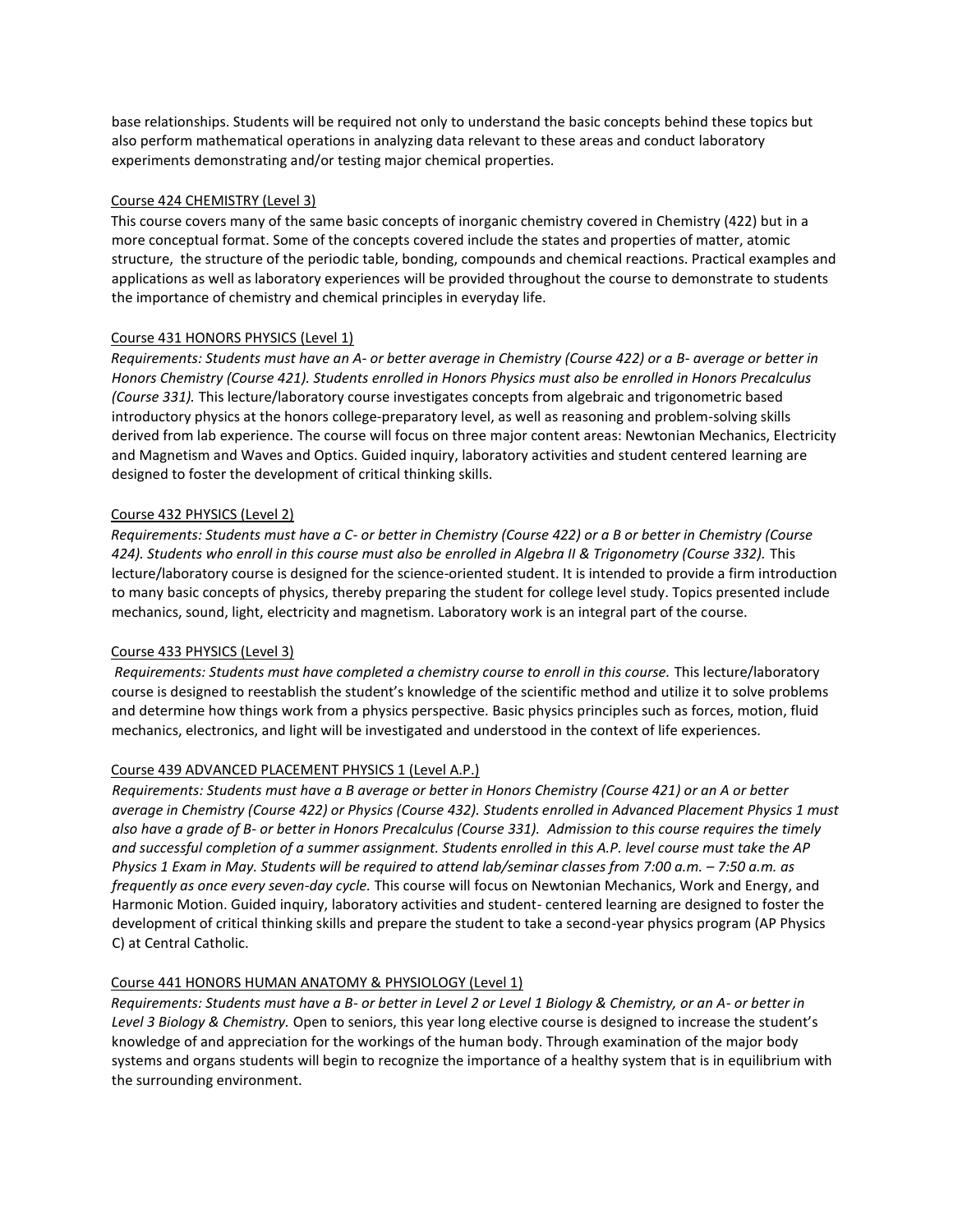#### Course 443 SCIENCE, TECHNOLOGY AND SOCIETY (Level 2)

Open to seniors, this year long elective course examines how science and society influence each other. Science literacy and communication will be emphasized as the class explores the nature of scientific enterprise, the development of the atomic bomb and its ramifications, the growth of the environmentalism movement and its cultural impact, and the application of bioethics*.* Students will develop communication skills through regular reading, writing and class presentation activities, engaging in both historical and contemporary scientific developments.

#### Course 444 ADVANCED PLACEMENT BIOLOGY (Level A.P.)

*Requirements: Students who apply for this course should have a grade of B or better in Honors Chemistry (Course 421) or an A average or better in Chemistry (Course 422). Select juniors who have excelled (grade of B or better) in Honors Chemistry (Course 421) and are concurrently taking Honors Math (Course 331 or higher) are also eligible to*  take this course. Admission to this course requires the timely and successful completion of a summer assignment. *Students will be required to attend lab/seminar classes from 7:00 a.m. – 7:50 a.m. as frequently as once every*  seven-day cycle as well as a Laboratory Practicum day during April Vacation. This college level course is designed to provide the student with an awareness and increased understanding of complex biochemical and biological principles. Content is presented from an evolutionary perspective with a focus on the "4 Big Ideas" as outlined by the College Board's *AP Biology Curriculum Framework.* Throughout the course there is an emphasis placed on an exploratory approach using science principles which are also outlined in the *AP Biology Curriculum Framework.* The course prepares the student to take the Advanced Placement exam in Biology.

#### Course 445 ADVANCED PLACEMENT CHEMISTRY (Level A.P.)

*Requirements: Students who apply for this course must have a grade of B or better in Honors Chemistry (Course 421) and Honors Precalculus (Course 331) or an A or better in Chemistry (Course 422) and Algebra II and Trigonometry (Course 332). Select juniors who have excelled (grade of B or better) in Honors Chemistry (Course 421) and are concurrently taking Honors Math (Course 331 or higher) are also eligible to take this course. Admission to this course requires the timely and successful completion of a summer assignment. Students will be required to attend lab/seminar classes from 7:00 a.m. – 7:50 a.m. as frequently as once every seven-day cycle.* AP Chemistry is the equivalent of a first-year college level course. Aspects of quantum mechanics, aqueous reactions, stoichiometry, kinetics, equilibrium, thermodynamics, and electrochemistry will be discussed in detail. Significant laboratory work will be integrated into the course of studies. The course prepares the student to take the Advanced Placement exam in Chemistry.

#### Course 448 ADVANCED PLACEMENT PHYSICS C (Level A.P.)

*Requirements: Students who apply for this course must have a grade of B or better in AP Physics 1 (Course 439) or A or better in Honors Physics (Course 431) and a B or better in Honors Pre-calculus (Course 331). Students must also concurrently take AP Calculus AB (Course 340), AP Calculus BC (Course 390), Advanced Calculus CD (Course 439) or Honors Calculus (Course 341). Timely and satisfactory (grade of B- or better) completion of summer work is required. Students will also be required to attend lab/seminar classes (7:00 a.m. – 7:50 a.m.) as frequently as once every seven-day cycle.* AP Physics C is the equivalent of a first-year college level physics course for engineering and physics majors. Calculus is utilized for the entire course. In the first half of the year, topics include Electrostatics, Conductors, Capacitors and Dielectrics, Electric Circuits, Magnetic Fields, and Electromagnetism. In the second half of the year, topics include a deeper analysis of Newtonian Mechanics, Newton's Laws of Motion, Work, Energy and Power, Linear and Angular Momentum, Circular Motion and Rotation, and Oscillations and Gravitation. Laboratory work is an important part of the curriculum. This course prepares the student to take both the AP Physics C Mechanics exam and the AP Physics C Electricity and Magnetism exam.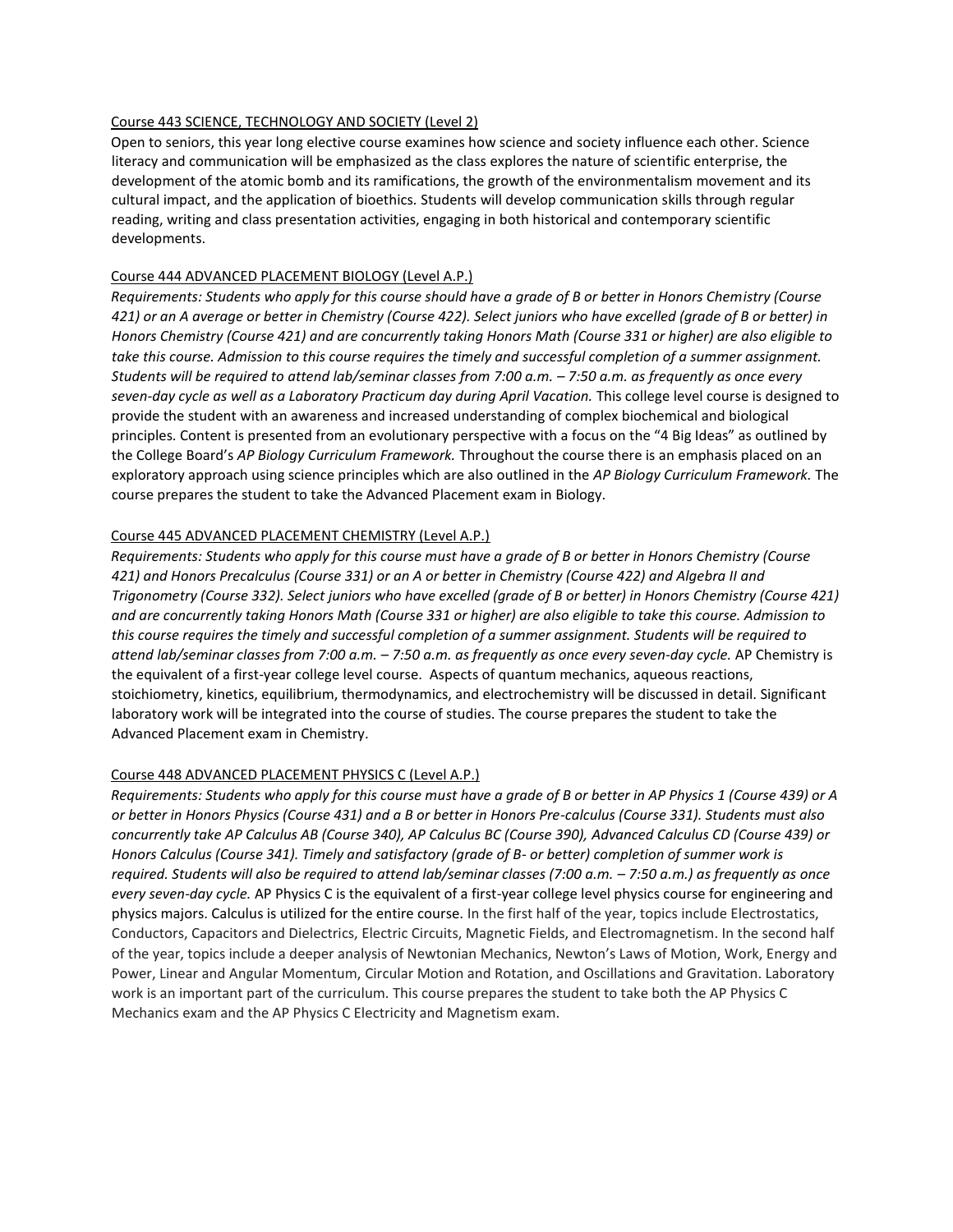#### Course 449 ADVANCED PLACEMENT ENVIRONMENTAL SCIENCE (Level A.P.)

*Requirements: Students who apply for this course must have a grade of B or better in Honors Chemistry (Course 421) and Honors Precalculus (Course 331) or an A or better in Chemistry (Course 422) and Algebra II and Trigonometry (Course 332). Select juniors who have excelled (grade of B or better) in Honors Chemistry (Course 421) and are concurrently taking Honors Math (Course 331 or higher) are also eligible to take this course. Admission to this course requires the timely and successful completion of a summer assignment. Students will be required to attend lab/seminar classes from 7:00 a.m. – 7:50 a.m. as frequently as once every seven-day cycle.* The AP Environmental Science course is designed to be the equivalent of a one-semester, introductory college course in environmental science, through which students engage with the scientific principles, concepts, and methodologies required to understand the interrelationships of the natural world. The course requires that students identify and analyze natural and humanmade environmental problems, evaluate the relative risks associated with these problems, and examine alternative solutions for resolving or preventing them. Environmental science is interdisciplinary, embracing topics from geology, biology, environmental studies, chemistry, and geography.

#### Course 451 HONORS FORENSIC SCIENCE (Level 1)

*\*Offered for dual enrollment with Syracuse University.\* Information about the dual enrollment program can be found on the website under Academics. Requirements: Students must have a B- or better average in all previous level 1 or level 2 science courses or an A- or better in all previous level 3 science courses.* Open to seniors, this lecture/laboratory course is offered in conjunction with Project Advance at Syracuse University. Taught by a Central Catholic science teacher, students who successfully complete this course and wish to take the course for dual enrollment may earn both Central Catholic credit and four (4) college credits. This course is focused upon the application of scientific methods and techniques to crime and law. Scientific methods specifically relevant to crime detection and analysis will be presented with emphasis placed upon the techniques used in evaluating physical evidence. Topics and laboratory exercises will include techniques commonly employed in forensic investigations with respect to blood analysis, organic and inorganic evidence analysis, microscopic investigations, hair analysis, DNA, drug chemistry and toxicology, fiber comparisons, paints, glass compositions and fragmentation, fingerprints, soil comparisons, and arson investigations, among others.

#### Course 455 ENGINEER YOUR WORLD (Level 2)

*Requirements: Open to juniors and seniors. Students must have earned at least a C+ in prior level 2 science and math courses or a B in prior level 3 science and math courses.* Engineer Your World is a hands-on high school engineering design curriculum for students who want to learn about engineering and its role in shaping our world. Students will engage in authentic engineering practices in a project-based environment and complete a series of socially relevant design challenges to develop engineering design skills and habits of mind. Engineer Your World covers the breadth of engineering fields and professions so that students can make informed decisions about pursuing engineering.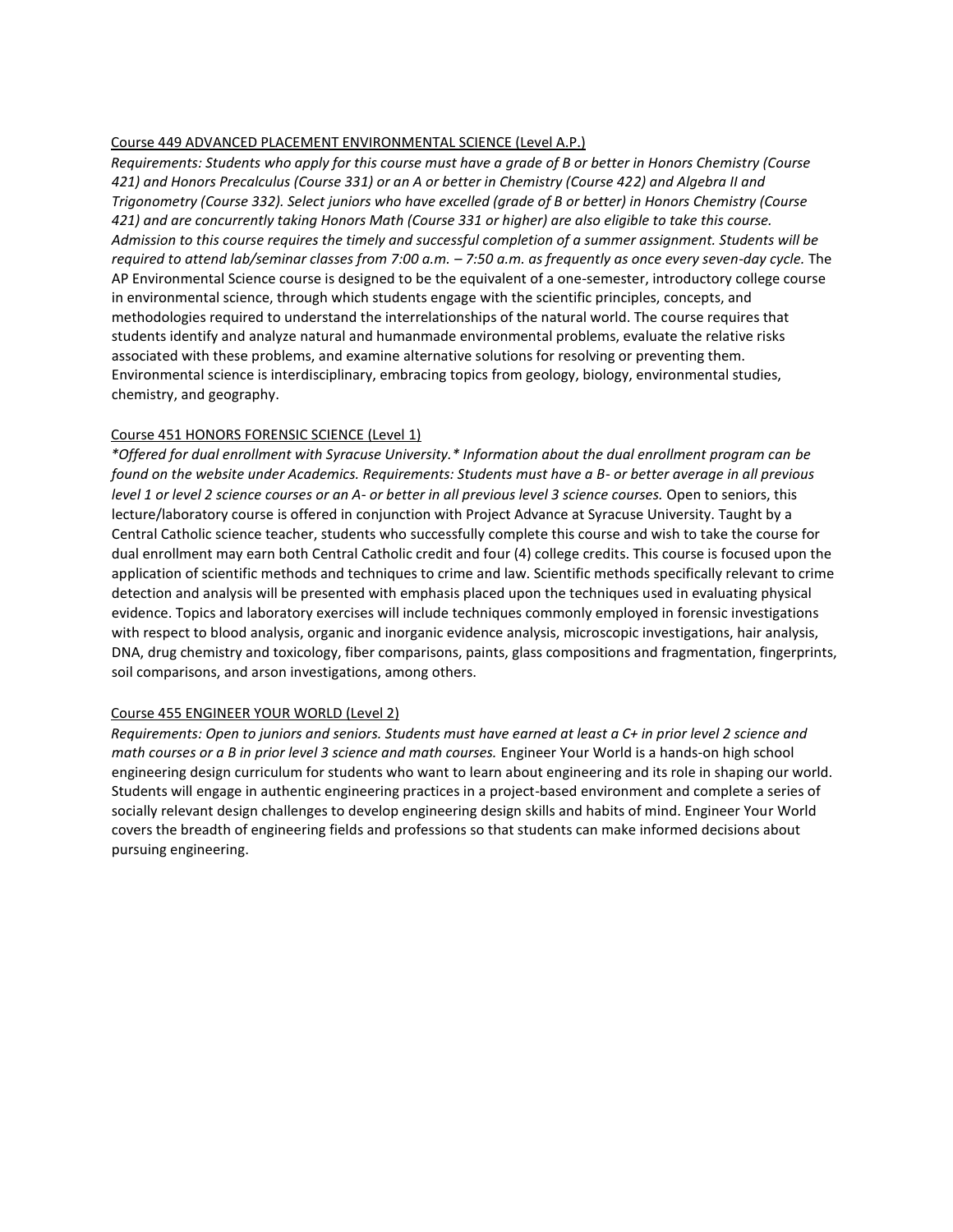#### Course 511 HONORS WORLD HISTORY (Level 1)

This course presents highlights in the development of world history from the Fertile Crescent, the ancient Americas, ancient Greece and Rome, and Africa, to the Age of Imperialism. The goal of the course is to develop a student's sense of the historical and cultural heritage that we possess as citizens of the world. The major themes studied are: the origins of civilization, the Classical Era, the Middle Ages, African history, the Renaissance and Reformation, Expansionism, Scientific Progress, Latin American history, the Age of Democratic Revolution, the rise of Industrialism and European Imperialism.

#### Course 512 WORLD HISTORY (Level 2)

This course presents highlights in the development of world civilization from ancient societies in the Middle East to the Age of European Imperialism. The goal of the course is to develop a student's sense of the historical and cultural heritage that we possess as citizens of a global society. The major themes studied are: the ancient civilizations of the Middle East, Egypt, Greece, and Rome, the Pre-Columbian Americas, early societies in Africa, the spread of Islam, the rise of the Catholic Church, the Middle Ages, the Renaissance and Reformation, Expansionism, Scientific Progress, Absolutism, the Age of Democratic Revolution, the rise of Industrialism, waves of Nationalism, and the age of European Imperialism.

#### Course 513 WORLD HISTORY (Level 3)

This course presents highlights in the development of world history from the Fertile Crescent, the ancient Americas, ancient Greece and Rome, and Africa, to the Age of Imperialism. The goal of the course is to develop a student's sense of the historical and cultural heritage that we possess as citizens of the world. The major themes studied are: the origins of civilization, the Classical Era, the Middle Ages, African history, the Renaissance and Reformation, Expansionism, Scientific Progress, Latin American history, the Age of Democratic Revolution, the rise of Industrialism and European Imperialism. Special emphasis will be given to reading, study, and time management skills. Instructional strategy and class assessments will be adjusted to differentiate instruction in order to help students read, write and comprehend more successfully in the content area.

#### Course 520 MODERN WORLD/ AMERICAN CIVICS: HISTORY & RESPONSIBLITIES (Level 2)

*Students must retain their European Civilization text from freshman year for the first semester of this course.* In the first semester sophomore year, students will study the 20<sup>th</sup> and 21<sup>st</sup> Century world history. The focus will include the social, political, constitutional, cultural, economic, and diplomatic forces that shaped events. Specific topics will include current events, global connectedness, and world revolutions. In the second semester students will review the role the events leading up to the American Revolution had in the creation of a new government. Students will study the founding documents and be able to identify rights and privileges as well as duties and responsibilities of being a citizen of the United States of America. Students will be able to connect the past to the real- world operations of the three branches of government by following current events.

#### Course 527 HONORS MODERN WORLD/ PRE-ADVANCED PLACEMENT UNITED STATES HISTORY (Level 1)

*Requirements: Open to sophomores who have obtained at least an A- average in European Civilization (Course 512) or a B average in Honors European Civilization (Course 511). Students must retain their European Civilization text from freshman year for the first semester of this course.* In the *first* semester sophomore year, students will study selected regions of the world. The focus will include the social, political, constitutional, cultural, economic and diplomatic forces that shape each of these world areas in the 20<sup>th</sup> and  $21^{st}$  century. Specific topics will include current events, global connectedness, revolutions in China and Russia and the Middle East conflict. In the *second* semester sophomore year, students will begin the first of a three-semester course in United States History and civics education. This course is a Pre-AP program to the Advanced Placement United States History course offered in junior year. Students will focus in depth on the colonial experience, the rise of the American Revolution and the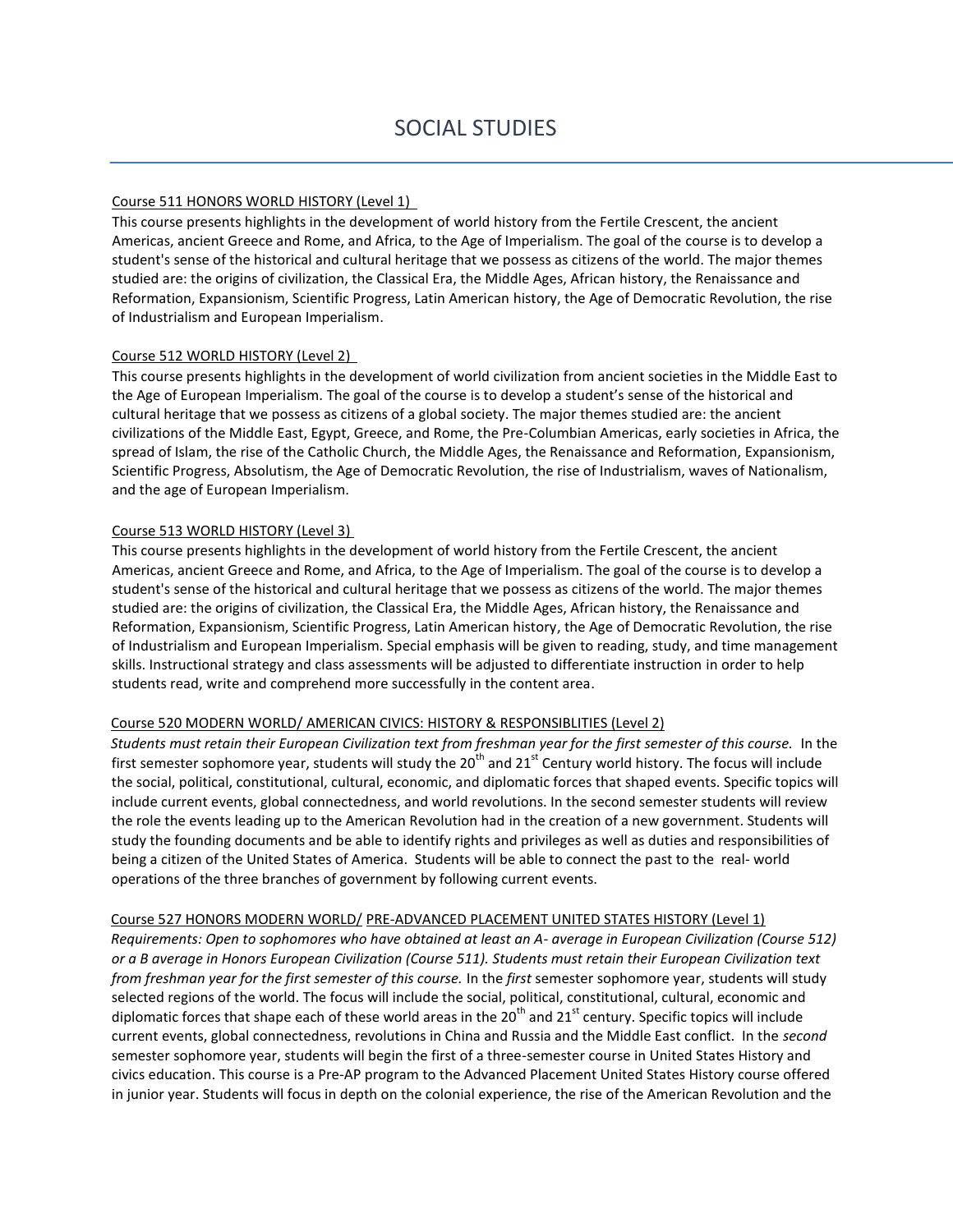age of the Constitution, the Federalist Era and end with the Age of Jackson. Civic literacy, critical thinking and the ability to write cogent historical essays will be major factors in student assessment in this course.

#### Course 530 ADVANCED PLACEMENT UNITED STATES HISTORY (Level A.P.)

*Requirements: Open to juniors who have received a grade of B or better in Pre-Advanced Placement United States History (Course 529). Admission to this course requires the timely and successful completion of a summer assignment.* This two-semester course is designed to provide students with analytical skills and factual knowledge necessary to deal critically with the problems of American History. In the first semester, students will study the Antebellum era, the coming of the Civil War, the era of Reconstruction and the forces that produced twentieth century America. Students will probe the Age of Reform and the America's involvement in WWI. In the second semester, students will examine the Roaring Twenties, the onset of the Great Depression, the New Deal, the challenges of the Second World War, the emergence of the Cold War, the divisive era of civil rights, the war in Vietnam, and the forces behind the politics and policies of our time since 1975. The course aims to develop the skills necessary to present ideas clearly in essay form and to prepare students for the Advanced Placement Examination.

#### Course 531 HONORS AMERICAN HISTORY (Level 1)

*\**Offered for dual enrollment with Southern New Hampshire University.\* Information about the dual enrollment program can be found on the website under *Academics, Course Catalogue, Dual Enrollment*. *Requirements: Open to juniors who have a grade of B- or better in Honors Modern World/Pre-AP US (Course 527) or an A- or better in Modern World/Civics (Course 520) and a grade of B- or better in Honors English II (Course 221) or AP Seminar (Course 220) or a B+ or better in English II (Course 222).* Honors American History is a course for academically talented and motivated students. The junior year course is a survey of highlights in American History from the early republic to modern times focusing on critical thinking and writing skills as well as factual knowledge. The course requires the student to make use of primary source materials and historical works outside the basic textbook.

#### Course 532 AMERICAN HISTORY (Level 2)

This junior-year course is a survey of highlights in American History from the early United States to modern times. Topics covered during the fall semester include the development of the new nation; major 19th century reform movements; the Civil War and Reconstruction periods; the culture of oppression for African Americans, Native Americans, immigrants, and women; industrialization, urbanization, and immigration of the late-1800s; and the Progressive Movement of the early-1900s. The spring semester focuses on the growth of the United States as a global power; international conflicts such as the World Wars, Cold War, and Vietnam War; materialism and consumerism in the 1950s, the Civil Rights and Women's Rights movements; the rise of conservatism in the 1970s and 80s; and essential challenges of the modern era including race relations, the threat of global terrorism, and economic progress.

#### Course 540 ADVANCED PLACEMENT US GOVERNMENT & POLITICS (Level A.P.)

*Requirements: Students must have earned a C+ or better average in AP United States History (Course 530) or Honors American History (Course 531), or a B+ or better average in American History (Course 532). Admission to*  this course requires the timely and successful completion of a summer assignment. This year-long course studies in detail the origins of the Constitution, the three branches of American Government (the executive, legislative, and judicial), the Cabinet, special interest groups, foreign policy and the role of the citizen in the political process. This course prepares students to take the A.P. US Government and Politics exam.

#### Course 542 PSYCHOLOGY (Level 2)

Open to seniors, this two-semester course allows seniors to explore the world of psychology by becoming psychologists when attempting to replicate psychological studies. Each quarter students are required to investigate a topic by reading a psychological study and conducting a similar research design of that particular study to see if the results match. Students present their findings to the class through demonstrations and reports. Topics include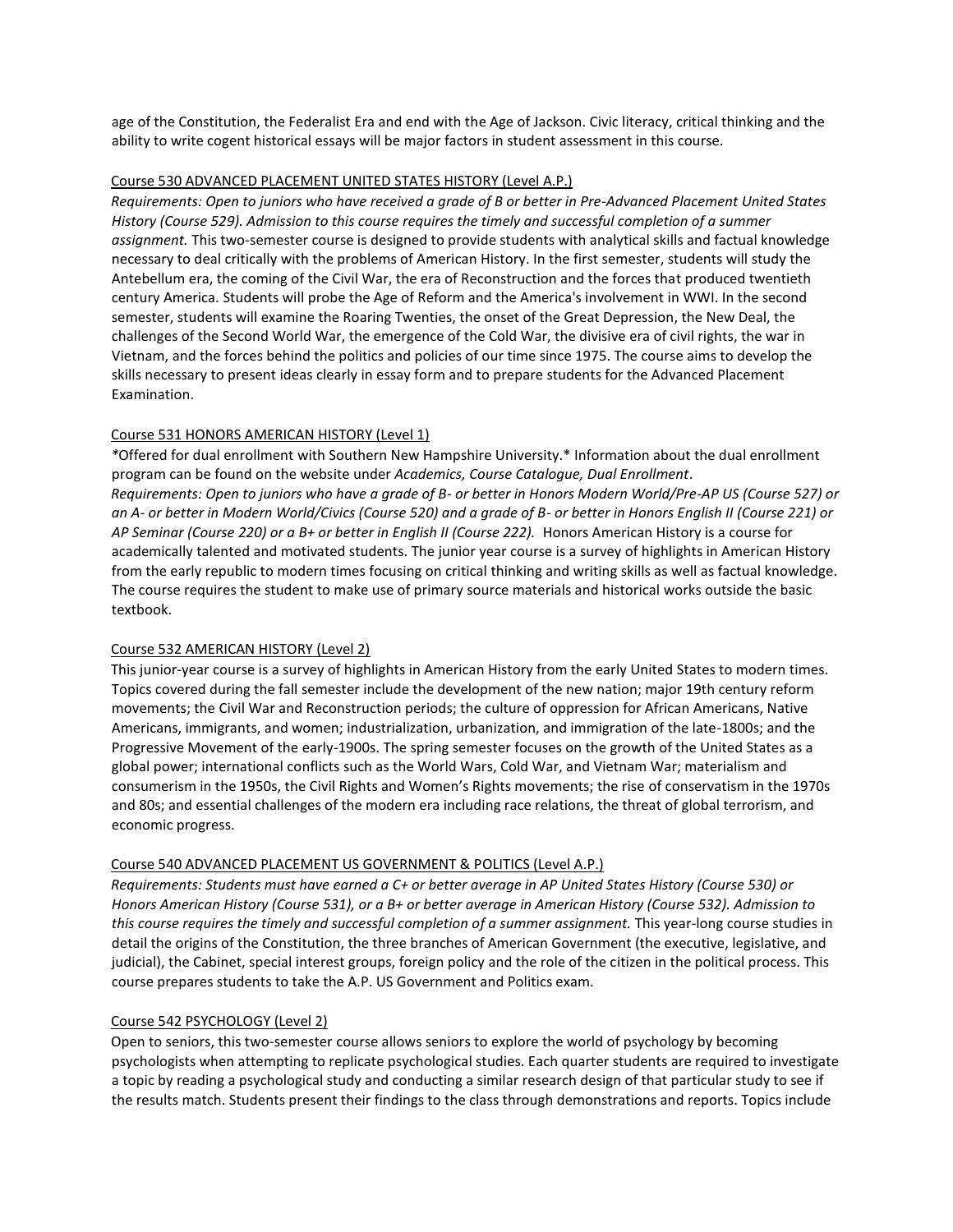Research Methods, Learning, Social Psychology, Memory, Motivation and Emotion, Human Development, Personality, Psychological disorders and Psychological treatment. Research focuses on Cell Phone Use Affecting Experiences, Effect of Language on Memory, Social Roles and Behavior, Measuring Personality traits and the Evaluation of What Makes Us Happy. All research is based on studies done in the past by actual psychologists.

# Course 549 ADVANCED PLACEMENT PSYCHOLOGY (Level A.P.)

*Requirements: Students must have earned a C or better average in AP United States History (Course 530) and AP English (Course 240 or Course 255) or a C+ of better in Honors American History (Course 531) and Honors English III (Course 231) or a B or better average in American History (Course 532) and English III (Course 232). Admission to this course requires the timely and successful completion of a summer assignment.* Advanced Placement Psychology introduces students to the scientific study of behavior and mental processes of humans and other animals. The first semester focuses on scientific methodology, anatomy and physiology, sensation and perception and other biological processes as they pertain to human behavior. There will also be a focus on psychological theories, principles and phenomena associated with the major sub-fields within psychology. Content also includes the history of psychology, schools of psychological thought and major theorists. This course prepares student to take the Advanced Placement exam in Psychology.

# Course 552 HONORS WITNESSES TO HISTORY (Level 1)

*Requirements: Students must have earned a C average or better in all previous Social Studies courses.* Honors Witnesses to History is a biography course focused on three major historical periods in the 20th century. Students will read three biographies of individuals who experienced each period firsthand. The focus of the class is to get a comprehensive view of each historical period with particular focus on the political, social and economic ramifications. Students will write weekly reflections and analysis of reading assignments. The final project is for students to write a biography including outside interviews and sources to be published as a class text.

# Course 554 AMERICAN CITY: RISE, FALL, REBIRTH (Level 2)

This full-year, senior Social Studies elective focuses on the urban and suburban history of the United States from the early-1800s to the Present. Students will have the opportunity to work closely with local historians and community leaders, particularly regarding the history of the City of Lawrence. Major topics addressed in this course include: public health and epidemics, urban disasters and public safety, labor movements and strikes, organized crime and political corruption, suburbanization, gentrification, and gang violence.

#### Course 556 CRIMINAL JUSTICE AND CONTEMPORARY ISSUES (Level 2)

*Requirements: Open to seniors*. This team-taught, full year course will examine the practical applications of various bodies of law within the American legal system and abroad. It will focus primarily on criminal law and procedures while incorporating topics such as the American judicial structure, judicial decision-making and the impact that world events play in the enforcement of US law. In addition, students will examine the way governments around the world influence people's lives and international diplomacy. Specific attention will be paid to Europe, Asia, and the Middle East. Current events will inspire specific curriculum focuses throughout the semester.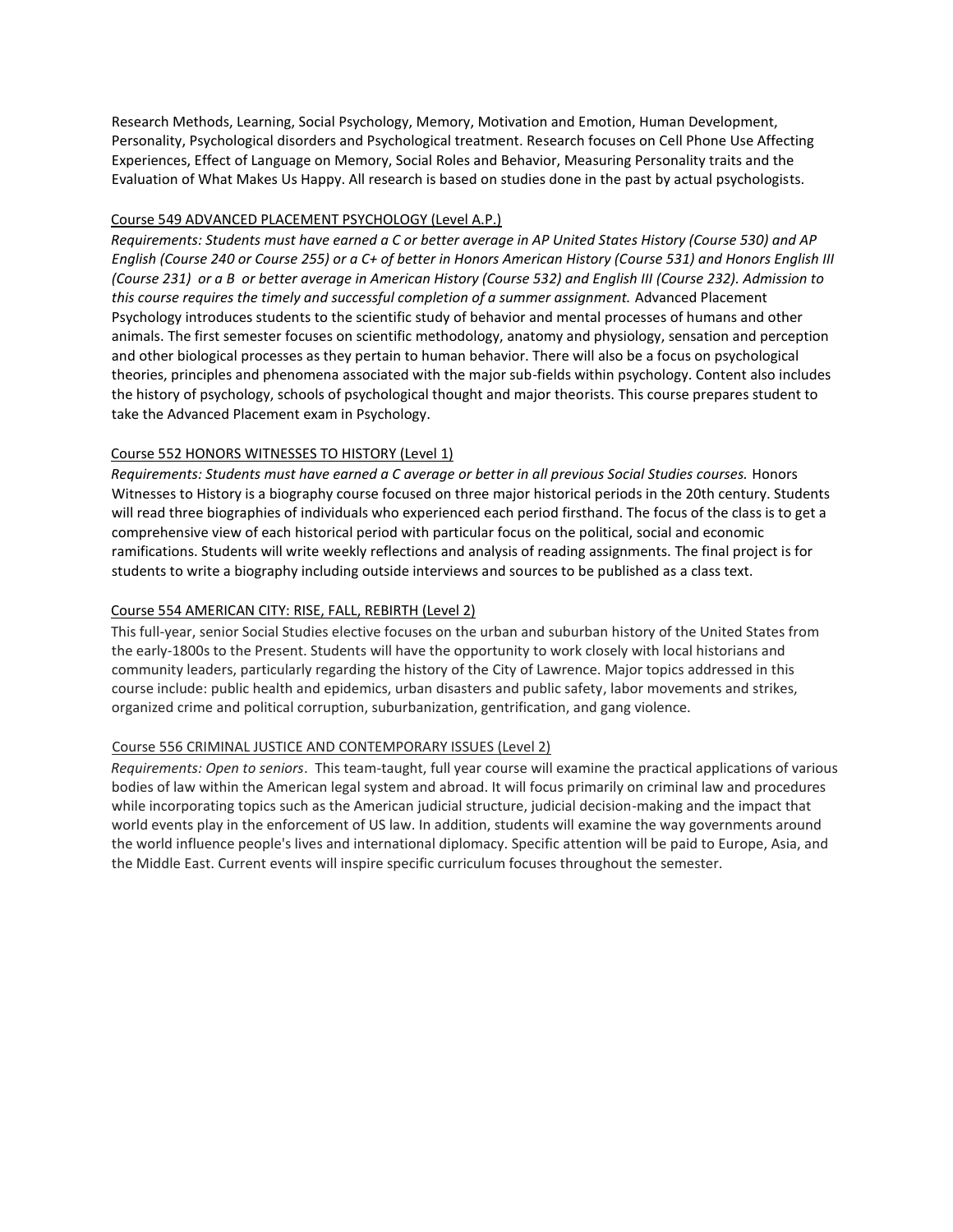# Course 651 HONORS MANDARIN CHINESE I (Level 1)

This course provides an introduction to the most widely spoken native language in the world, Mandarin Chinese. Students will learn the standard Chinese and simplified writing system that is used in education and all official communication throughout Mainland China. The course will include the development of basic conversational expressions emphasizing pronunciation and tone, the building of vocabulary and the incorporation of verbal structure into oral communication. Basic elements of grammar, syntax, and structure will reinforce speaking abilities. Students will also learn the building blocks (radicals) of Chinese characters. The Chinese Mandarin course is a combination of Chinese language acquisition and culture.

#### Course 653 HONORS MANDARIN CHINESE II (Level 1)

*Requirements: Students must have successfully completed Mandarin Chinese I (Course 652).* This course represents a continuation of Chinese 1 but will move at a faster pace as students continue to build upon the skills and knowledge of the writing system, vocabulary, grammar, listening and reading skills of the previous year. Students will also be held to a higher standard of correctness both with regards to writing and pronunciation. At the completion of the second year, students will be able to competently discuss many new topics, give their own opinions, and use everyday language necessary for meaningful exchanges in Chinese. At the end of the second year, students will be able to read, write, and recognize at least 400 characters in Chinese. An increased number of assessments will be based on oral presentations and compositions in Chinese.

# Course 654 HONORS MANDARIN CHINESE III (Level 1)

*Requirements: Students must have successfully completed Honors Mandarin Chinese II (Course 653)*. In this course, students will continue to expand their vocabulary more rapidly as they begin a more intense interaction with the written word through pieces of short fiction. In this course students will begin to express themselves ever more competently in Chinese, as this will be the basis of nearly all classroom exchange. In addition to further developing their language skills, students will develop and maintain awareness of certain current events in China as they occur in real time.

#### Course 656 HONORS MANDARIN CHINESE IV (Level 1)

*Requirements: Students must have successfully completed Honors Mandarin Chinese III (Course 654).* This course continues and expands the themes and skills developed in Honors Mandarin Chinese III (Course 654). At this advanced level, the basic language skills of listening, speaking, reading, and writing will be clarified and refined. Students will continue to develop an understanding of Chinese language and culture through conversation, literature, media, the advanced study of grammar, and composition, with attention to both written and oral communication.

#### Course 611 HONORS SPANISH I (Level 1):

*Students will be placed in this course based on their performance on a Central Catholic High School placement exam.* In Honors Spanish I students will study the language and culture of the Spanish-speaking countries through listening, writing, reading and speaking activities. The course will begin with a review of basic, essential grammar and vocabulary, and then move to introducing more advanced grammar, vocabulary, and communication skills. The goal of this course is to give students a strong foundation in the language and to gain an understanding of different cultures.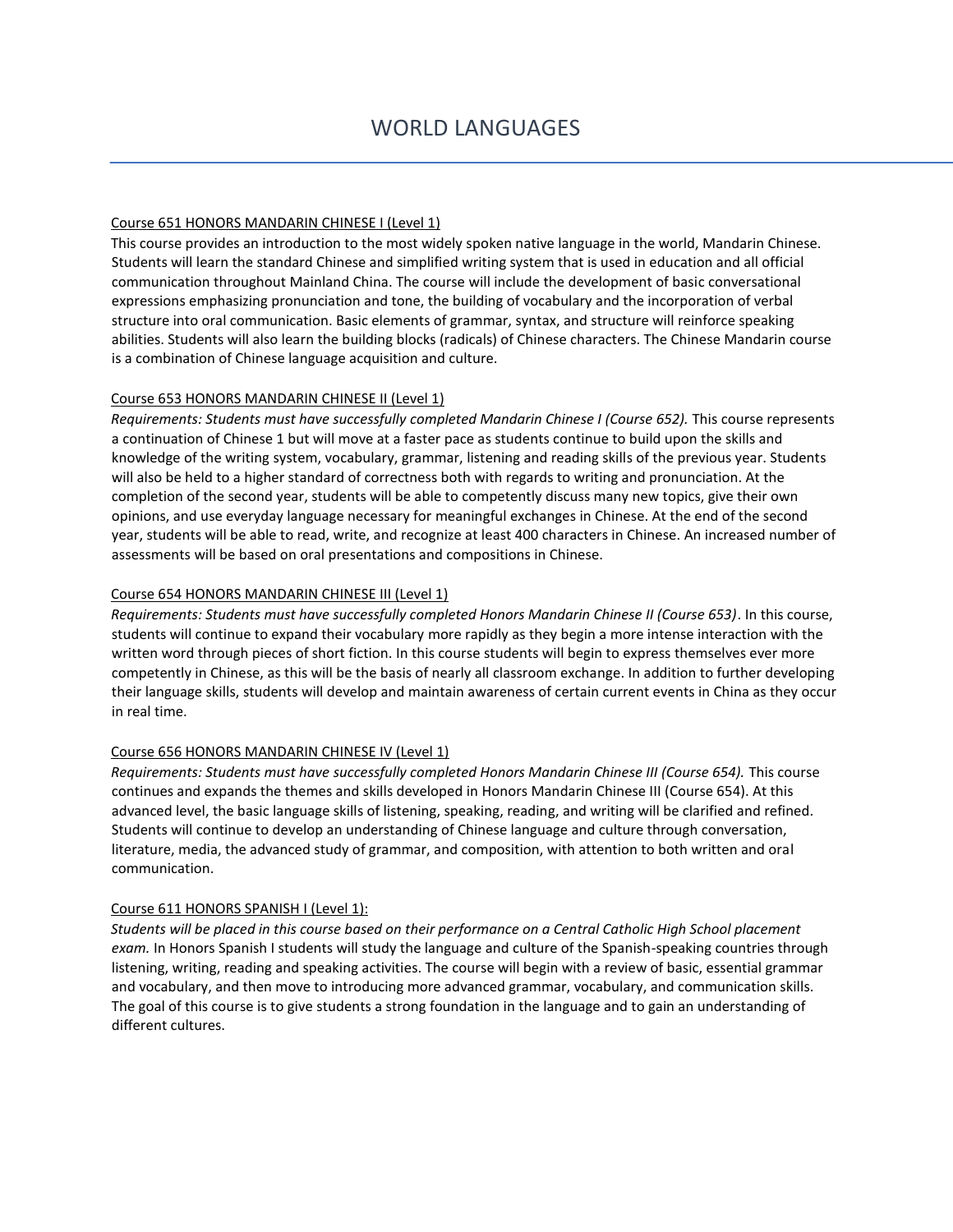#### Course 612 SPANISH I (Level 2)

In Spanish I students will be introduced to the language and culture of the Spanish-speaking countries through listening, writing, reading and speaking activities. Grammar and vocabulary will be extensively emphasized. The goal of this course is to enable students to communicate effectively at basic levels and to gain an understanding of different cultures.

#### Course 613 SPANISH I (Level 3)

*Requirements: This course is open to sophomore students entering their first year of world language studies.* In Spanish I students will be introduced to the language and culture of the Spanish-speaking countries through listening, writing, reading, and speaking activities. Grammar and vocabulary will be presented in a manner that allows students to review and build connections from English vocabulary and grammar. The goal of this course is to enable students to communicate in Spanish using basic language structures and to gain an understanding of different cultures.

#### Course 617 SPANISH I FOR HERITAGE SPEAKERS (Level 2)

*Requirements: Placement will be based on the student's performance on a placement exam and a personal interview with the teacher.* Students in Spanish I for Heritage Speakers will build a foundation of basic grammar, vocabulary to enhance their diction, writing, and most importantly, reading skills. Students will develop these skills through practice of interpersonal, interpretive and presentational communication. Spanish countries and cultures will be explored through the use of authentic materials and unit themes. The course will explore the use of different Spanish registers with an emphasis on academic and formal settings.

#### Course 621 HONORS SPANISH II (Level 1)

*Requirements: Students who take this course must have a B- or better in Honors Spanish I (Course 611) or an A- or better average in Spanish I (Course 612) and an A- or better on the Midterm and Final.* Expanding on the foundations of Spanish I, students will continue to build their proficiency in the areas of reading, writing, speaking and listening. Extensive and intensive vocabulary and grammar is emphasized, developed and mastered. The goal of the course is to communicate more effectively and in a more sophisticated way in both oral and written Spanish as well as to gain a more in-depth understanding from throughout the Spanishspeaking world*.* 

#### Course 622 SPANISH II (Level 2)

*Requirements: Students must have a C+ or better average in Spanish I.* Spanish II builds on the grammar, vocabulary, listening, reading and speaking skills developed in Spanish I. The course introduces more complex grammatical structures and emphasizes greater oral proficiency. The goal of the course is to communicate effectively at more advanced levels and to gain a more in-depth understanding of Hispanic and Latino cultures.

#### Course 623 SPANISH II (Level 3)

*Requirements: Students must have completed Spanish I.* This course is for students who need to review the basic grammar skills and vocabulary presented in Spanish I. Students in this course will then go on to more advanced grammatical patterns and sentence structures. Students will continue to work on oral and reading comprehension as well as improving their conversational and writing skills.

#### Course 627 SPANISH II FOR HERITAGE SPEAKERS (Level 2)

*Requirements: Successful completion of Spanish I for Heritage Speaker or the student's performance on a placement exam and a personal interview with the teacher.* Students in Spanish II for Heritage Speakers continue to build a foundation of basic grammar, vocabulary to enhance their diction, writing, and most importantly: reading skills. Students will develop these skills through practice of interpersonal, interpretive and presentational communication. Spanish countries and cultures will be explored through the use of authentic materials and unit themes. The course will explore the use of different Spanish registers with an emphasis on academic and formal settings.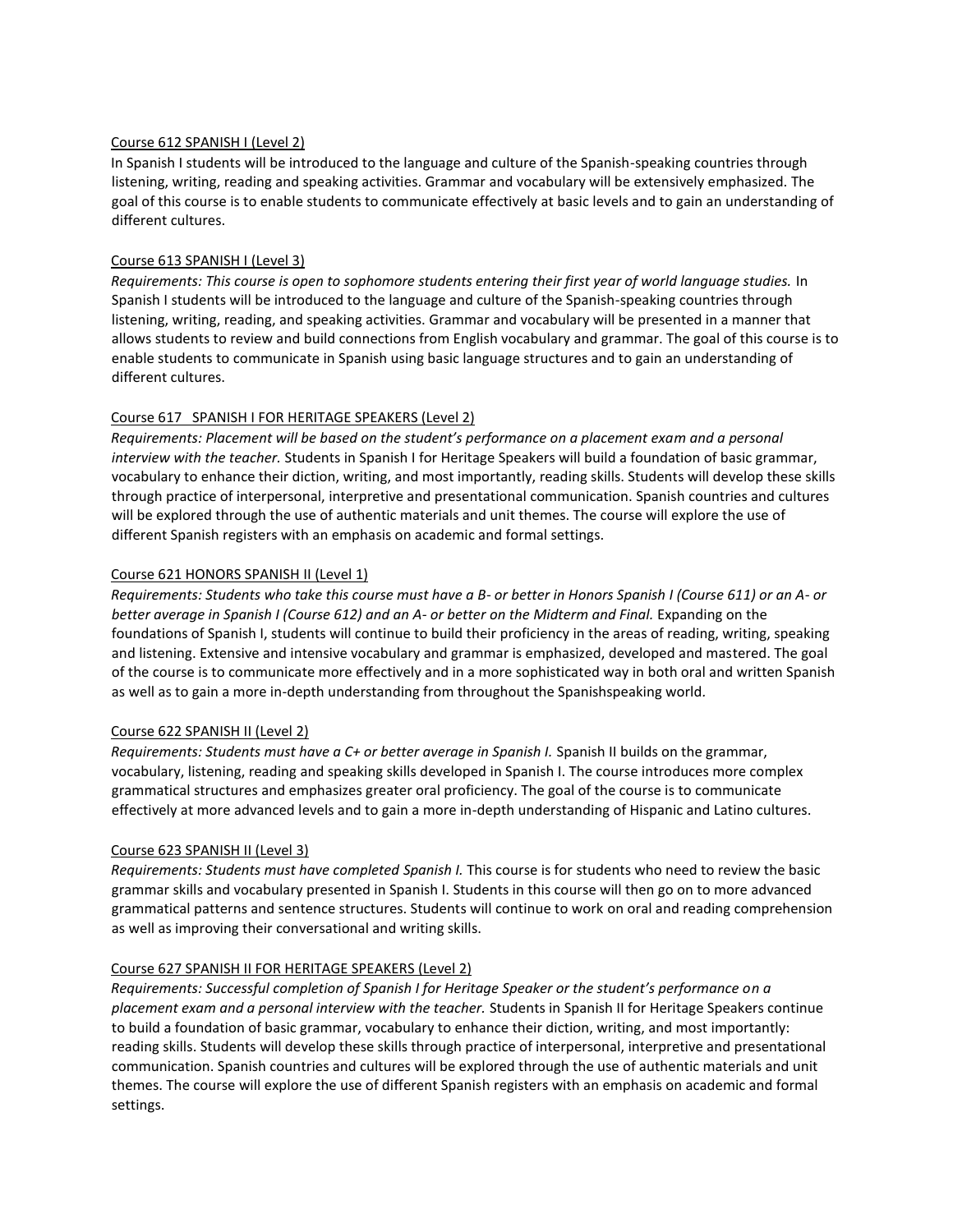#### Course 631 HONORS SPANISH III (Level 1)

Requirements: Students who take this course must have a B- or better average in Honors Spanish II (Course 621) or an A- or better average in Spanish II (Course 622) and an A- or better on the Midterm and Final. This course concentrates on the development of advanced speaking, writing, reading and listening skills as a preparation to take AP Spanish the following year. The course will focus on intensive communicative skills, both oral and written through exposure to literary works and current events. The course is taught primarily in Spanish.

#### Course 632 SPANISH III (Level 2)

*Requirements: Students who take this course must have a C+ or better average in Spanish II (622).* While this course is taught primarily in Spanish, the aim is to develop practical speaking, writing, listening and reading skills. A more extensive vocabulary is developed and grammar mastery is stressed. Students will continue to work on oral and reading comprehension as well as improving their conversational and writing skills.

#### Course 633 SPANISH III/APPLICATIONS OF SPANISH (Level 3)

*Requirements: Students who take this course must have a C- or better average in Spanish II (623).* This course provides an intensive review of the basic grammar and vocabulary from Spanish I and II. Students will continue to develop practical speaking, writing, reading and listening skills.

#### Course 637 SPANISH III FOR HERITAGE SPEAKERS (Level 2)

*Requirements: Successful completion of Spanish II for Heritage Speakers.* Students in Spanish Heritage III are continuing to build grammar, diction and writing skills, but are more focused on using Spanish in the workplace, promoting oneself as "bilingual" and being able to communicate effectively using the 4 modes of language learning. Novels, film, authentic literature, and current events will be incorporated to enhance vocabulary and to serve as writing and speaking prompts.

#### Course 641 HONORS SPANISH IV (Level 1)

*Requirements: This course is open to students who received the grade of C+ or better in Honors Spanish III (631) or A- or better in Spanish III (632).* This course will be conducted in Spanish and will allow students to continue to build on their proficiency in the language while exploring literature, cinema, and current events in the target language and cultures. Emphasis will be placed on oral and written communication with an intense review of grammatical structures.

#### Course 642 SPANISH IV (Level 2)

*Requirements: Students who take this course must have a C- or better average in Honors Spanish III (631) or a C+ or better average in Spanish III (632).* This course is conducted in Spanish and provides the student with an intense study of the skills necessary to build fluency in the target language. A review of grammatical structures will enable the student to further their Spanish reading comprehension.

#### Course 646 ADVANCED PLACEMENT SPANISH LANGUAGE (Level A.P.)

*Requirements: Students applying for this course must have a B + or better average in Honors Spanish III (Course 631) or Honors Spanish IV (Course 641). Admission to this course requires the timely and successful completion of a summer assignment.* This college level course prepares the student to take the Advanced Placement Exam in Spanish Language. In-depth work is done in the area of speaking, reading and writing. This intensified study of Spanish stresses auditory and reading comprehension.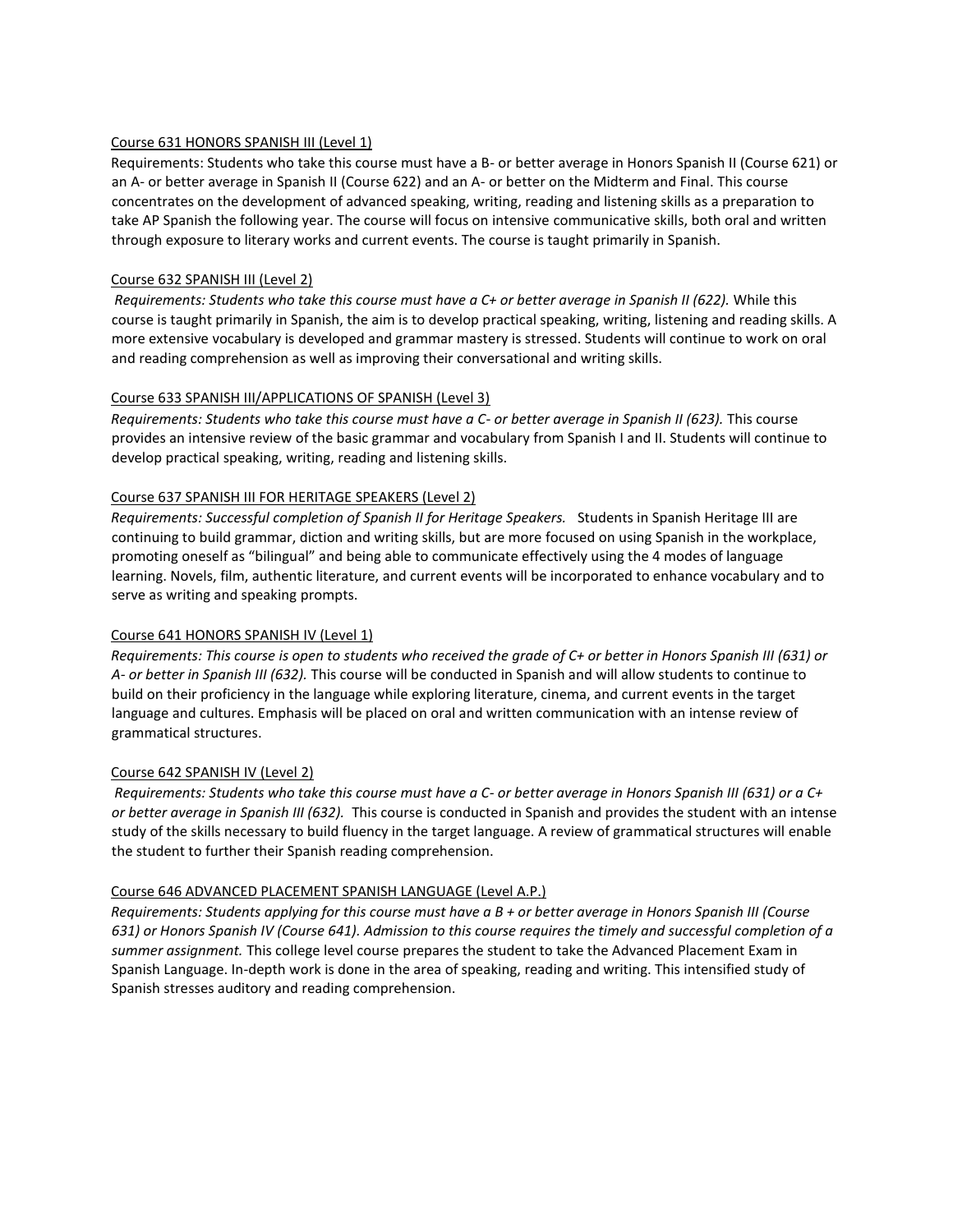# Course 647 ADVANCED PLACEMENT SPANISH LITERATURE (Level A.P.)

*Requirements: Students who take this course must have a B- or better average in A.P. Spanish Language (Course 646). Admission to this course requires the timely and successful completion of a summer assignment.* This college level course prepares the student to take the Advanced Placement Exam in Spanish Literature. The AP Spanish Literature course introduces students to the diverse literature written in Spanish and helps them reflect on the many voices and cultures included in Hispanic literature. The works selected for study will expose students to a wide variety of genres and types of discourse and will enable students to trace the history of Spanish prose from Don Juan Manuel to modern times.

#### Course 610 HONORS FRENCH I (Level 1)

*Requirements: Students will be placed in this course based on their performance on a Central Catholic placement exam.* In Honors French I students will study the language and culture of the French-speaking countries through listening, writing, reading and speaking activities. The course will begin with a review of basic, essential grammar and vocabulary, and then move to introducing more advanced grammar, vocabulary, and communication skills. The goal of this course is to give students a strong foundation in the language and to gain an understanding of different cultures.

# Course 614 FRENCH I (Level 2)

In French I students will be introduced to the language and culture of the French-speaking countries through listening, writing, reading and speaking activities. Grammar and vocabulary will be extensively emphasized. The goal of this course is to have students communicate effectively at basic levels and to gain an understanding of cultures in *le monde francophone*.

# Course 625 HONORS FRENCH II (Level 1)

*Requirements: Students who take this course must have a C+ or better in Honors French I (Course 610) or an A- or better average in French I (Course 614).* Expanding on the foundations of French I, students will continue to build their proficiency in the areas of reading, writing, speaking and listening. Extensive and intensive vocabulary and grammar is emphasized, developed and mastered. The goal of the course is to communicate more effectively and in a more sophisticated way in both oral and written French as well as to gain a more in-depth understanding of cultures in *le monde francophone*.

#### Course 624 FRENCH II (Level 2)

French II builds on the grammar, vocabulary, listening, reading and speaking skills developed in French I. The course introduces more complex grammatical structures and emphasizes greater oral proficiency. The goal of the course is to communicate effectively at more advanced levels and to gain a more in-depth understanding of cultures in *le monde francophone.*

#### Course 634 HONORS FRENCH III (Level 1)

*Requirements: Students who take this course must have a C+ or better average in Honors French II (Course 625) or an A- or better average in French II (Course 624).* Honors French III is an interactive course that incorporates familiar language with key new grammar points and cultural themes. Students will delve deeper into French culture through theme-based discussions and readings, film, music, and research. Students will be able to understand the language and communicate effectively in a variety of contexts. The class focuses on themes and communication in order to expand students' knowledge of the language and francophone world.

#### Course 635 FRENCH III (Level 2)

*Requirements: Students applying for this course must have a C- or better average in French II.* While this course is taught primarily in French, the aim is to develop practical speaking, writing, reading and listening skills. Students will also further their knowledge of Francophone cultures around the world.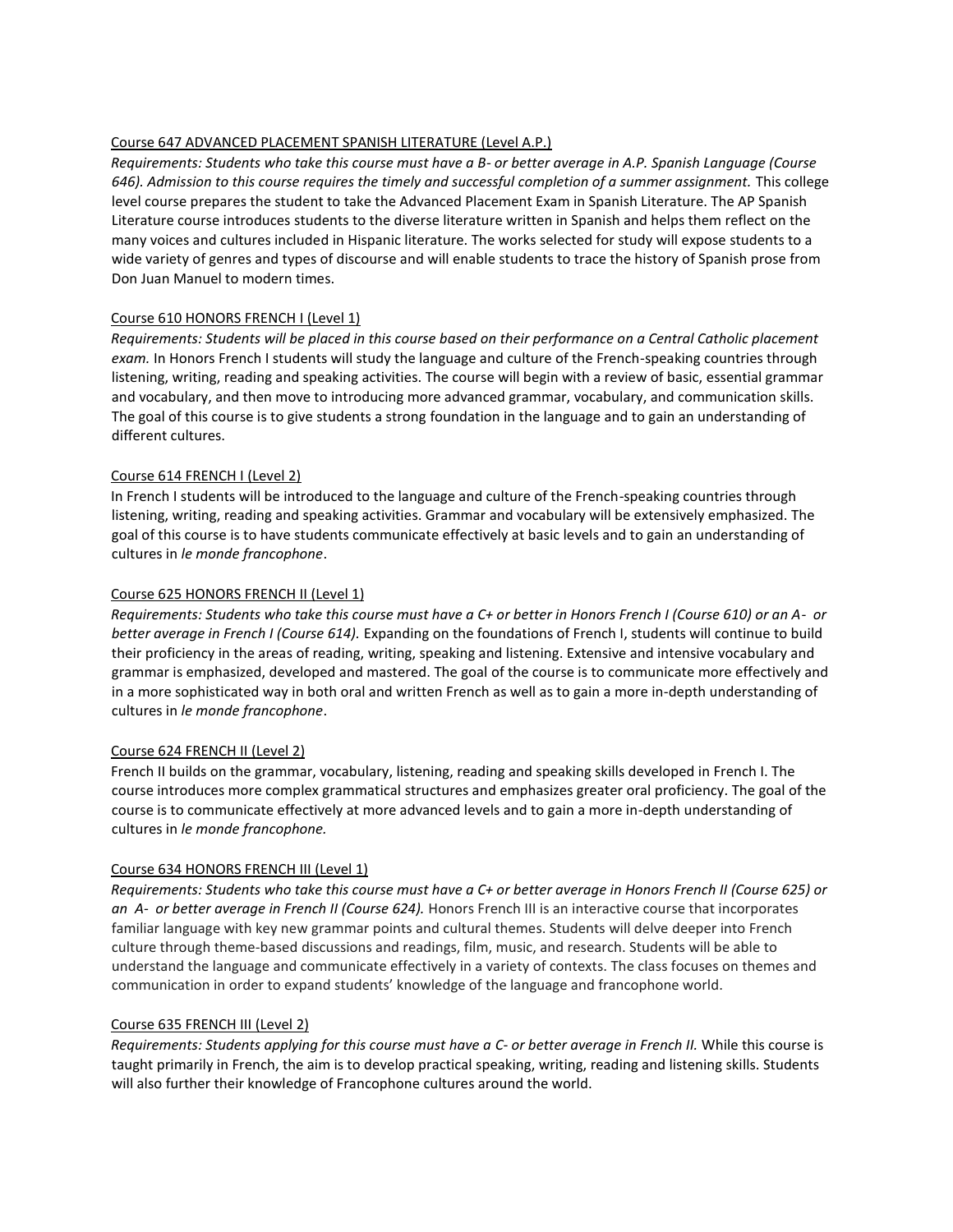#### Course 644 FRENCH IV CONVERSATION (Level 2)

*Requirements: Students applying for this course must have a C+ or better average in French III.* The course is conducted in French and provides the student with an in-depth and intensified study of the skill of speaking French. . Though emphasis is placed on speaking and communication skills in French, students will review grammatical structures, continue to develop their writing, and read from a number of literary selections. Students' cultural knowledge is expanded.

#### Course 648 ADVANCED PLACEMENT FRENCH LANGUAGE *(*Level A.P.)

*Requirements: Students applying for this course must have a B or better average in Honors French III (Course 634) or an A or better in French IV Conversation (Course 644). Admission to this course requires the timely and successful completion of a summer assignment.* The ultimate goal of the course is for students to improve their linguistic proficiency in the four main skills of French language (speaking, listening, writing and reading) while exploring the cultural diversity of *le monde francophone*. Building on and expanding what they already know, students will communicate in written and oral French as spontaneously as possible. Grammar is learned and reviewed in order that student can speak correctly and convincingly. Vocabulary is expanded in order that students can communicate in an increasingly sophisticated way. This college level course prepares the student to take the Advanced Placement Exam in French Language.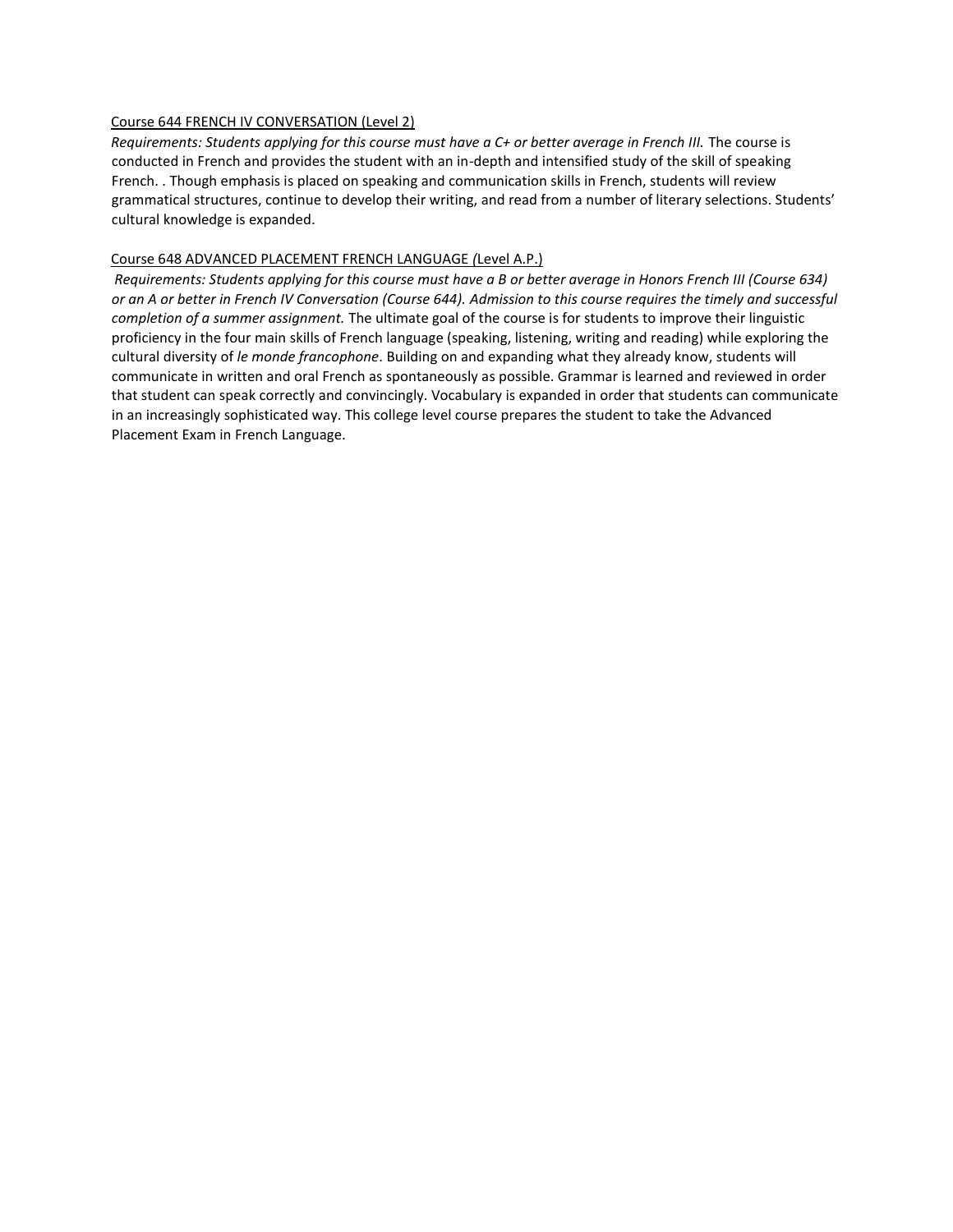#### Course 762 ACCOUNTING I (Level 2)

In this course students gain an understanding of the accounting cycle including the reconciliation of statements, preparation of financial statements, checking accounts, Federal tax returns, payroll systems, sales tax, and the formation of corporations. Students will gain practical experience through a simulated business project.

#### Course 760 ACCOUNTING II (Level 2)

*Requirements: Students must have taken Accounting I*. Students expand their knowledge of business procedures by examining current accounting practices in partnerships, purchase and sales, inventory, payroll, corporations, and the planning and analysis of financial statements. Students will gain practical experience through two simulated business projects. Students will gain practical experience through a simulated business project.

#### Course 765 BUSINESS LAW (Level 2)

*Requirements: Open to juniors and seniors, this one semester course must be taken in conjunction with Marketing (Course 766).* Students will examine the relationship of law to the citizen, the minor, the consumer and the business community. An overview of law enforcement, contracts, personal property, warranties, employment practices, liability and torts is provided.

#### Course 766 MARKETING (Level 2)

*Requirements: Open to juniors and seniors, this one semester course must be taken in conjunction with Business*  Law (Course 765) or Investments 101: Stocks, Bonds, and Mutual Funds (Course 767). Students will be provided with a general overview of marketing practices. Major areas of study include: pricing, advertising, sales, research, production and distribution strategies.

#### Course 767 INVESTMENTS 101: STOCKS, BONDS, AND MUTUAL FUNDS (Level 2)

*Requirements: Open to juniors and seniors, this one semester course must be taken in conjunction with Marketing (Course 766.)* Investments 101 explores the application of various financial instruments in investment management. Students will be introduced to the process of deciding when to buy, hold, or sell a commons stock and techniques of portfolio performance evaluation. Topics will include bonds, mutual funds, dividends, diversification, and learning how to read and interpret statistical data. Students will participate in a simulated stock market competition to gain practical experience.

#### Course 700 ADVANCED PLACEMENT ECONOMICS (Level AP)

*Requirements: Open to juniors and seniors. Students must have successfully completed Algebra II. Students who enroll in this course will be required to take the AP Macroeconomics and/or AP Microeconomics exams in May.* Economics is the social science concerning how society distributes limited resources. Students will explore the general theories of economics and apply them to microeconomic analysis (dealing with individual decision makers, both producers and consumers) and macroeconomic analysis (dealing with the economic system as a whole).

#### Course 771 HONORS INTRODUCTION TO PERSONAL FINANCE (Level 1)

*\*Offered for dual enrollment with Syracuse University.\* Information about the dual enrollment program can be found on the website under Academics*. Honors Introduction to Personal Finance is a three-credit Syracuse University Project Advance course that covers essential aspects of consumer personal finance, including record keeping, budgeting, banking, saving, borrowing, investing, insurance, taxes, and retirement planning. The goal is to combine coverage of the important institutional coverage involved with financial planning, taxes, saving, investing, loans of different types, managing credit, and retirement planning with underlying fundamental concepts and issues. Therefore, not only will students be able to make more informed personal finance decisions over their lifetimes, the conceptual basis will help them to better handle a constantly changing financial world. The course is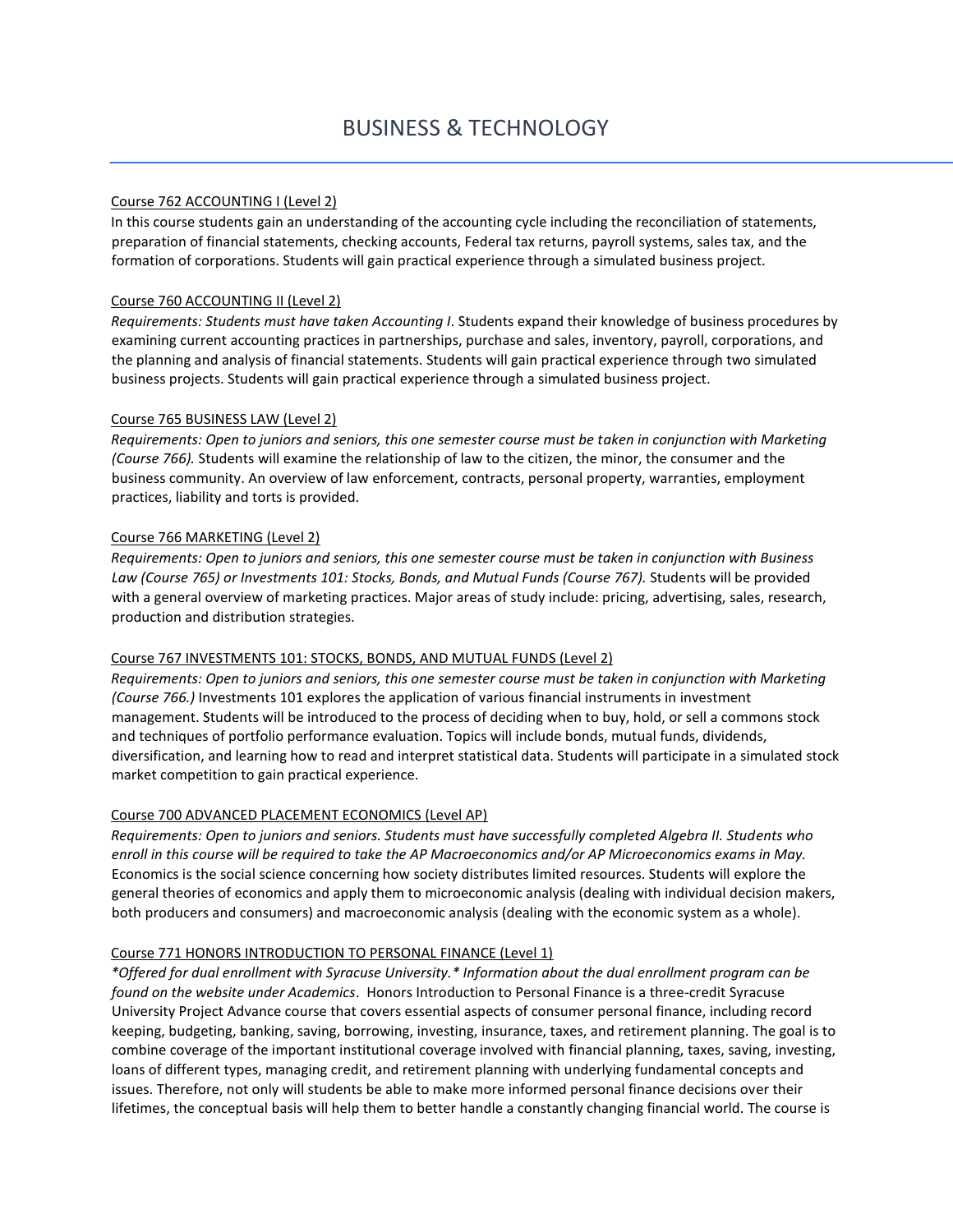rigorous but not overly mathematical. This is a college course offered through Syracuse University, and students paying the (discounted) fee for SU credit will receive a Syracuse University transcript.

#### Course 773 HONORS INTRODUCTION TO ENTREPRENEURSHIP (Level 1)

*\*Offered for dual enrollment with Syracuse University.\* Information about the dual enrollment program can be found on the website under Academics*.Welcome to the entrepreneurial revolution! This introductory course is intended to provide students with a solid foundation in terms of the vital role played by entrepreneur and entrepreneurship in the 21st century global economy. During this semester, students will assess, explore, critique, and celebrate the phenomenon of entrepreneurship. Entrepreneurship is approached as a way of thinking and acting, as an attitude and a behavior. The emphasis will be on entrepreneurship as a manageable process that can be applied in virtually any organizational setting. Moreover, our interest is in sustainable entrepreneurship or entrepreneurship over the life cycles of people's careers, of organizations as they evolve from start-up enterprise to sizeable corporation, and of societies as they move from undeveloped to post-industrial. However, our principal focus will be on the creation of new ventures, the ways that they come into being, and factors associated with their success. You will be encouraged to develop and defend your own set of conclusions regarding each of these issues. It is also a course that integrates a number of different disciplines, ranging from sociology and psychology to economics, finance, marketing, and human resource management. Further, this course will integrate theory with practice, and students will be challenged to apply principles, concepts and frameworks to real world situations.

#### Course 701 PRINCIPLES & TOPICS IN COMPUTER SCIENCE (Level 2)

*Requirements: This course must be taken by all incoming freshmen beginning with the Class of 2022.* In a blended learning environment, this project-based course will provide students with an opportunity to explore the different facets of computer science and the impact technology has in today's world while developing proficiency in software applications and iPad apps. This course will meet once over the summer for training and then both faceto face and online during the first semester of freshman year, with the majority of the students' work done online outside of class time. Students will develop critical thinking and problem-solving skills by working both individually and in groups on projects throughout the semester. Potential topics explored include digital ethics, effects of screen time, and careers in technology, digital forensics, cyber security, artificial intelligence, animation and programming. At the completion of the course, students will have developed a digital portfolio demonstrating the understanding of topics as well as proficiency in applications. This one semester blended learning course is instructor-led and provides students with an asynchronous learning environment.

#### Course 716 & Course 726 PROBLEM SOLVING WITH PROGRAMMING (Level 2)

*Requirements: With the exception of students taking Course 323 in sophomore year, this one-semester course must be taken by students in their freshman or sophomore year.* Problem solving and critical thinking skills are increasingly important in today's college and working environment. This course offers students an opportunity to develop problem solving and critical thinking skills while learning how to code. Starting with block-style coding, then transitioning to traditional event driven programming, students will master the process of defining a problem, breaking it down into a series of smaller problems, and finally writing a computer program.

#### Course 721 HONORS INTRODUCTION TO NETWORKS & CYBERSECURITY

*Open to juniors and seniors this course requires students to be currently enrolled in Algebra 2 and Trig or have completed Algebra II & Trig*. Cybersecurity is an increasingly in-demand field of Computer Science. This course will cover the fundamentals of computer networks and security concepts that will provide students with the skills required to recognize and diagnose potential security issues in computer and network systems. Students will learn the fundamentals of computer networks, how to build a network, how to protect computer systems and data, and how to analyze risk to set up response and recovery plans.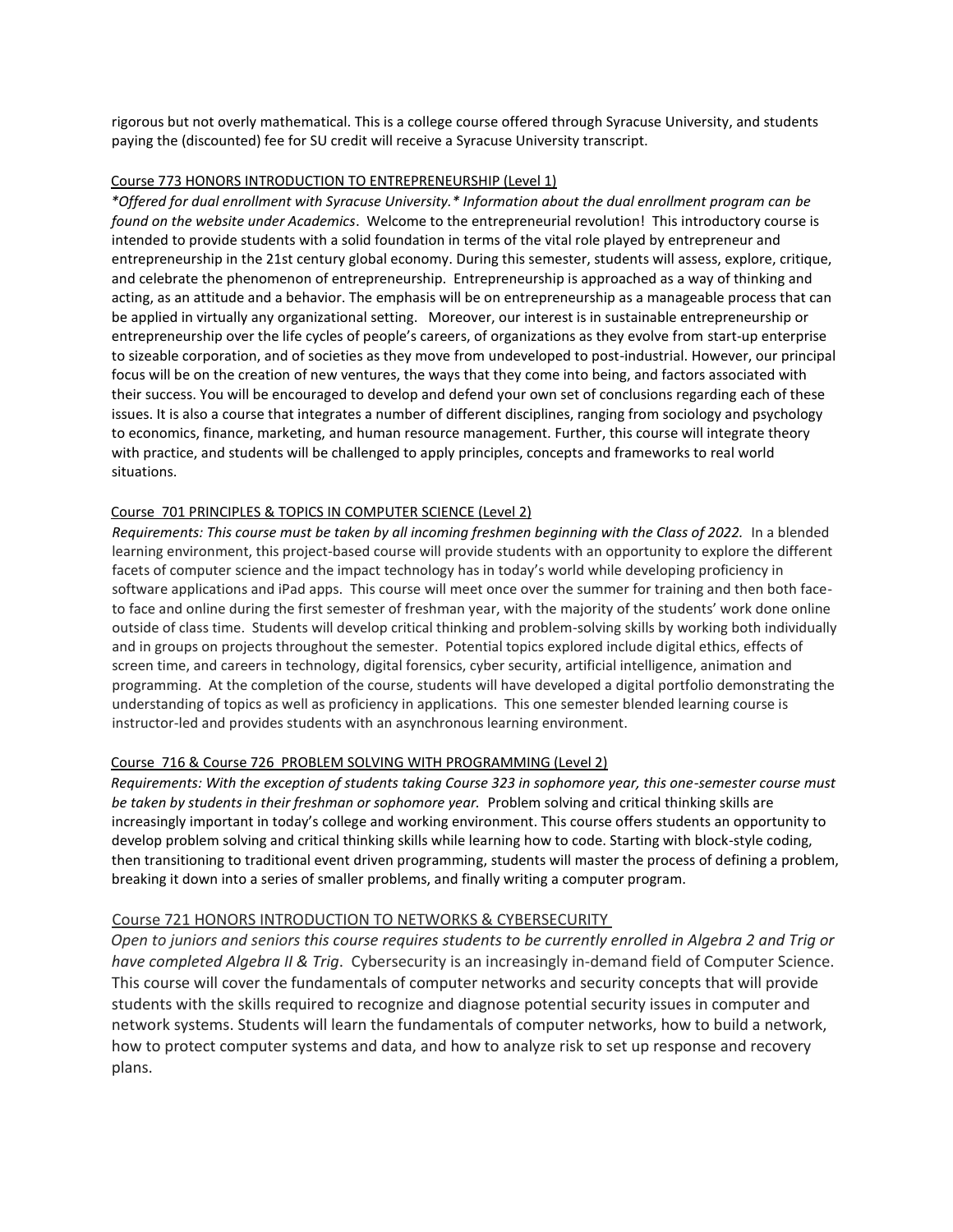#### Course 741 EYW: ENGINEERING APPLICATIONS OF COMPUTER SCIENCE (Level 1)

This course is open to Juniors and Seniors. EYW: Engineering Applications of Computer Science is an engineering course that engages students in programming and computational thinking to solve hands-on engineering design challenges. For students with an interest in engineering, the course provides opportunities to design computingenabled solutions to engineering problems. For students with an interest in learning to code or to apply coding skills, the course's hands-on, human-centered approach motivates the development of programming and other computational thinking skills. For both groups, the course sparks curiosity and provides valuable experiences with computing, design, and problem-solving that will benefit all students, regardless of their future career goals.

#### Course 755 MODELING IN 3D (Level 2)

*This course is open to juniors and seniors. (One Semester) Students enrolled in course 775 must also be enrolled in course 843.* Interested in architecture, engineering or 3D design? This course introduces students to the Elements of Art and the Principles of Design as they apply to three-dimensional works of art. Students will begin to explore a variety of 3D design materials and techniques as well as Google SketchUp, a 3D modeling application that allows students to create geometric models and renderings such as buildings and interior design objects. Upon completion of this course students will be able to create and display three-dimensional artworks as well as digitally designed three-dimensional environments.

#### Course 730 ADVANCED PLACEMENT COMPUTER SCIENCE PRINCIPLES (Level AP)

*Requirements: This course requires the successful completion of Algebra I. AP Computer Science Principles* introduces students to the foundational concepts of computer science and challenges them to explore how computing and technology can impact the world. With a unique focus on creative problem solving and real-world applications, AP Computer Science Principles prepares students for college and career. This course is organized around the investigation of several fundamental principles essential to thrive in future college courses and a variety of computing and STEM (science, technology, engineering, mathematics) careers. Emphasizing these key big ideas helps students build a solid understanding and facility with computing and computational thinking. These integral understandings can be applied in further studies of computer science and provide a pathway for becoming a well educated and informed citizen who understands how computer science impacts people and society.

#### Course 740 ADVANCED PLACEMENT COMPUTER SCIENCE A (Level AP)

*Requirements: A minimum of a B+ or better in Algebra II & Trig. (Course 332). This course also requires approval of the instructor.* This course emphasizes programming methodology with an emphasis on problem solving and algorithm, using the Java programming language. It also includes the study of data structures and abstraction. The goal of this course is to prepare students to take the AP Computer Science A exam.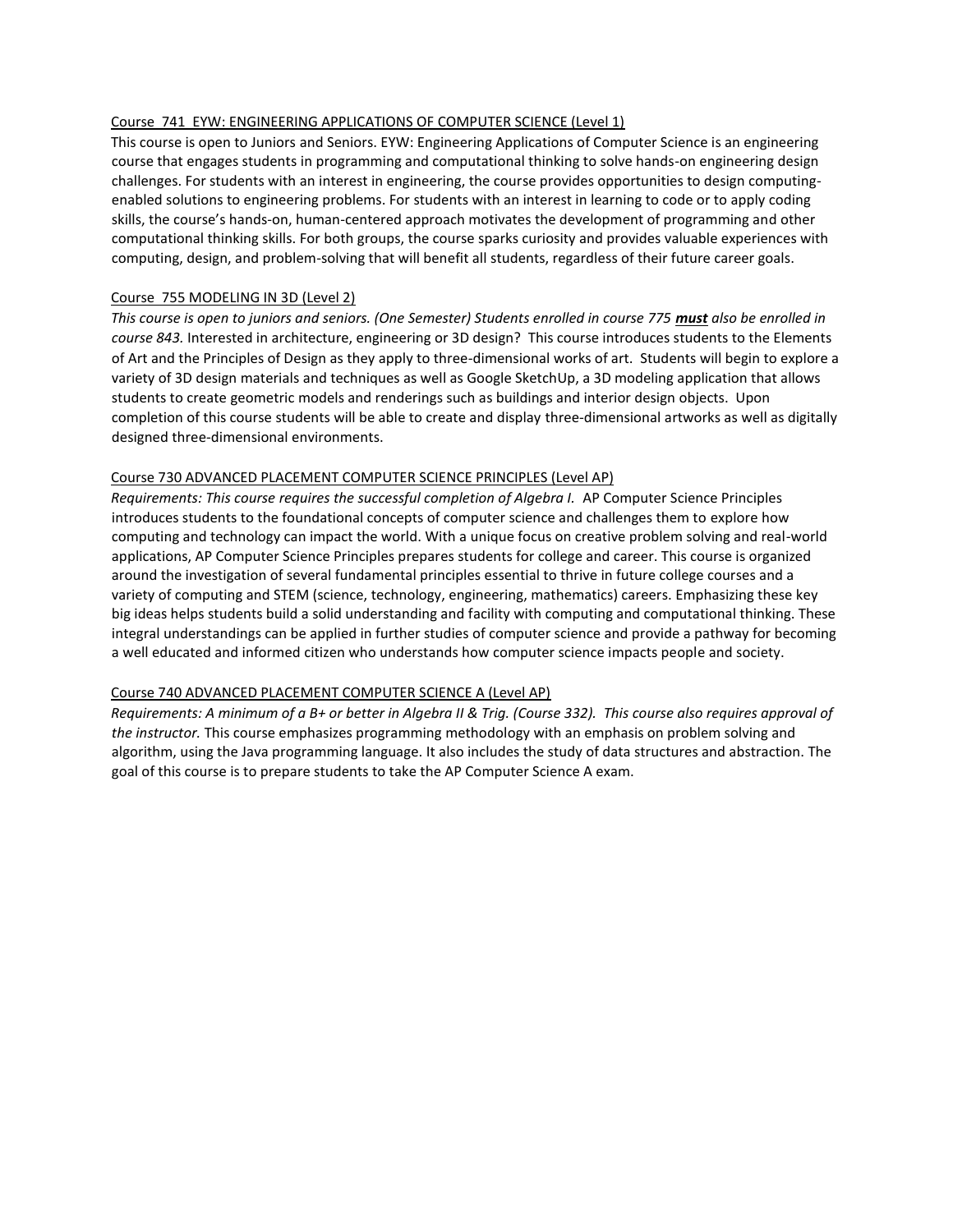# Courses 810, 811, and 820 AN INTRODUCTION TO VISUAL ART (Level 2)

*This course will fulfill the Fine & Performing Arts requirement. (One Semester) Course 820 is open to sophomores enrolled in Geometry (Course 323) who took one of the following courses as freshmen: 812, 813, 814, 815.* This course is open to students of all artistic levels. Through a variety of exercises and projects, emphasis will be placed on gaining a working knowledge of the basic Elements of Art and Principles of Design. This course integrates conceptual projects intended to enrich individual student's identity and perspectives on their environments. Through an overview of artistic movements and aesthetics students will gain a deeper understanding of the role art plays in our world and be able to utilize this knowledge in the creation of their own work. There will also be emphasis on how the arts encourage and develop critical thinking and creativity in all areas of life.

#### Course 822 VISUAL ART II (Level 2)

*This one semester course is open to sophomores who completed course 810 or 811 and are enrolled in Geometry (Course 323) or to juniors and seniors as a one-semester POP class.* Grading will be based upon the student's degree of effort and their willingness to explore new ideas. Course materials will build upon prior knowledge of the Elements of Art and the Principles of Design. Students will be challenged to work independently, explore different perspectives within visual meaning while making and recognizing the importance of intention and experimentation. The range of assignments will allow students to investigate materials and unconventional processes, gain an understanding of alternative perspectives, and develop skills to deconstruct visual culture.

#### Course 842 COMPOSITION AND PHOTOGRAPHY (Level 2)

This course is open to juniors and seniors. A fee of \$100.00 for materials is associated with this course. No previous photographic experience is necessary for this course. Film cameras are provided for students to use and most of the photography used is NOT digital. This is an introductory course focused on the study of black and white darkroom techniques and the Elements of Art and Principles of Design. Materials beyond film photography will be explored. Students will develop creative thinking and analytical skills necessary for creating aesthetically successful photographs. Emphasis will be placed on developing technical skill through exploratory assignments, references to historical and contemporary uses of photography, lessons on current photographers and experimentation with materials and techniques. Students are encouraged to develop artistic habits and strive for portfolio quality pieces.

#### Course 843 SCULPTURE (Level 2)

*This course is open to juniors and seniors. (One Semester) A fee of \$50.00 for materials is associated with this course. Students enrolled in course 843 must also be enrolled in course 775.* Course materials will focus on knowledge and understanding of the Elements of Art and the Principles of Design as they apply to three dimensional works of art. Students will be challenged to work independently, explore different perspectives within visual meaning making and recognize the importance of intention and experimentation. Students will begin to explore a variety of 3D design materials and techniques including but not limited to: paper mâché, plaster, weaving, sewing, carving and other assemblage processes. This study of art will include contemporary artist research assignments and grading will be based upon the student's degree of effort and their willingness to explore new ideas.

#### Course 853 DRAWING/PAINTING (Level 2)

*\*Offered for dual enrollment with Southern New Hampshire University.\* Information about the dual enrollment program can be found on the website under Academics. This course is open to juniors and seniors. A fee of \$100 is associated with this course.* This course integrates college level studio art practices with a curriculum designed to encompass and promote the interests and identity of the student. Within the first semester, students will focus on basic skills of drawing and painting. In the second semester of the course students will have the opportunity to explore making art that is based upon personal/conceptual ideas and utilize the technical skills from first semester. A review of the Elements and Principles of Design will be included throughout the year within the context of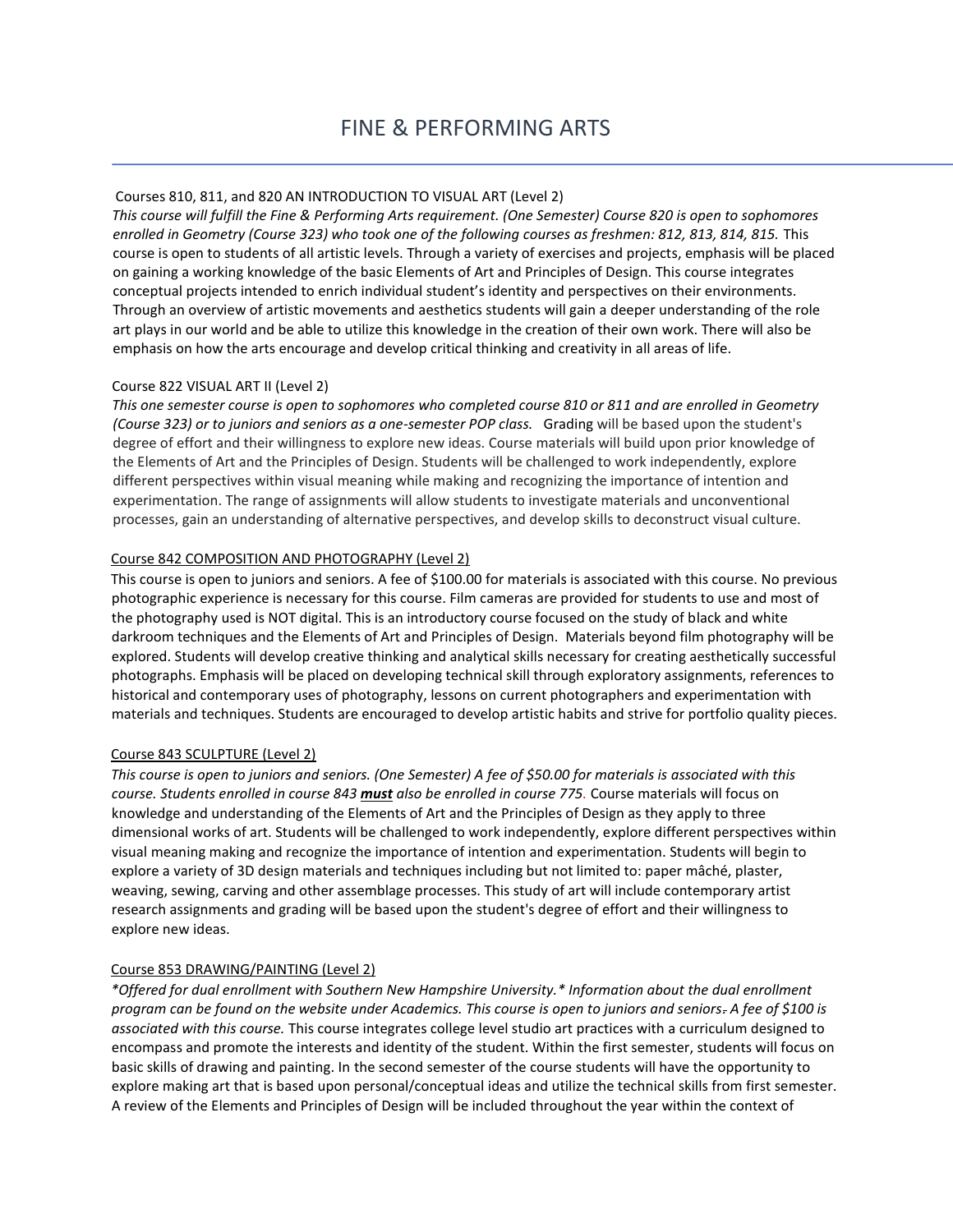Contemporary Art. Student work will include and be assessed through conceptual, cognitive and creative processes. Students will be encouraged to develop artistic habits and strive for portfolio quality pieces.

#### Course 851 ADVANCED PLACEMENT STUDIO ART (Level AP)

*This course is open to juniors and seniors. A fee of \$100 for materials is associated with this course. Admission into this course is based on completion of the summer assignment and a teacher review of recent and original artwork completed by the applicant. Timely and satisfactory completion of summer work and correspondence with instructor is also required. Students are strongly encouraged to take a summer art course.* This intensive and demanding course is best suited for those students who are highly motivated and committed to developing their interests in visual art. This course integrates college level studio art practices with a curriculum designed to encompass and promote the interests and identity of the student. This study of art will include contemporary artist research assignments and grading will be based upon the student's degree of effort, willingness to explore new ideas, ability to complete work in a timely fashion. Students must follow the AP College Board guidelines for either a 2D design, 3D design or Drawing portfolio and submit all required materials by the official due date set by the College Board in order to successfully complete this course.

# Courses 814, 815, and 824 INTRODUCTON TO KEYBOARDING AND MUSIC THEORY (Level 2)

*This course will fulfill the Fine & Performing Arts requirement. (One Semester) Course 824 is open to sophomores enrolled in Geometry (Course 323) who took one of the following courses as freshmen: 810, 811, 812, 813.* This course is intended for a beginner musician or musicians with minimal knowledge of music theory. This program gives students the opportunity to play a musical instrument and learn the fundamentals of reading music. In learning the basics of music theory, students will be able to apply this knowledge directly to the piano. The class will cover topics such as pitch, rhythm, and scales and will allow students to play familiar songs and melodies. By the end of the semester, students will be able to play songs with right and left hand independence, pass a written music theory exam and describe any genre of music using seven defined elements of music.

#### Course 863 MUSIC THEORY II - GUITAR (Level 2)

*This one semester course is open to sophomores who earned a B or better in course 814 and to juniors and seniors who earned a B or better in course 814 or 824 or have special permission from the instructor as a one-semester POP class.* This one semester course builds on the principles established in Introduction to Music Theory and Keyboarding. Music Theory II - Guitar is an intermediate music theory course designed to apply music theory concepts to the guitar and learn different styles and techniques of guitar playing. Units will focus on chords, bass guitar and applying note reading to the guitar and music theory pertaining to the guitar. Student assignments will include both written and playing assessments.

#### Course 864 MUSIC THEORY II – KEYBOARDING (Level 2)

*The class is offered to students who earned an A or B in Introduction to Music Theory and Keyboarding or students who receive special permission from the music teacher.* Building on the principles established in the Introduction to Music Theory and Keyboarding class, Music Theory 2: Keyboarding Methods is an intermediate music theory course designed to apply music theory concepts to the keyboard instrument. Units will include both playing and written assessments. Music theory components will include building and ear training of scales (major, minor, chromatic, pentatonic, blues), chords (major, minor, diminished, augmented), and chord progressions. Performance skills on the keyboard will include scales, common chord progressions in different keys, intermediate level songs, duets/trios, and improvisation skills.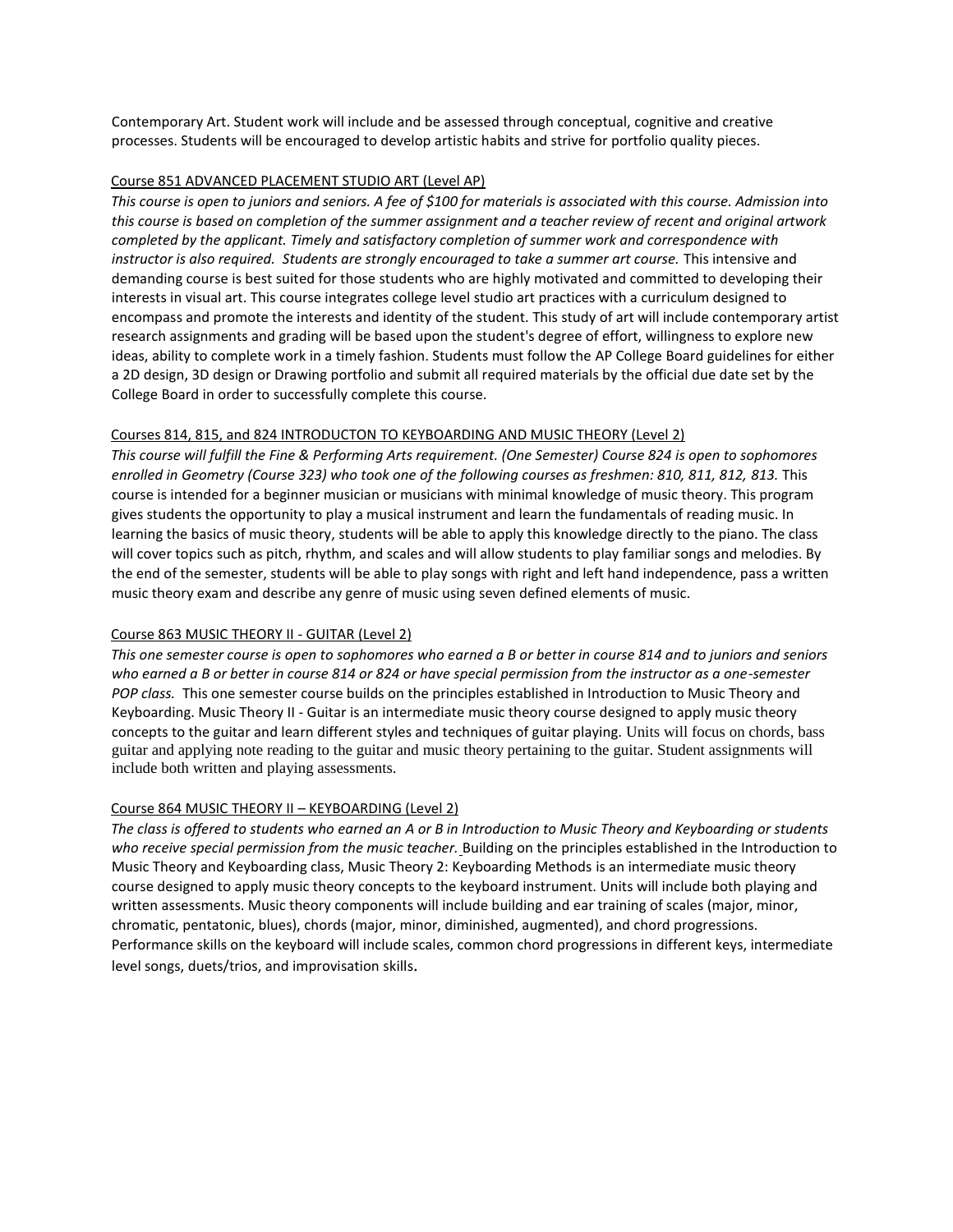# Course 880 ADVANCED PLACEMENT MUSIC THEORY (Level AP)

*Requirements: Students who apply for this course must have taken a previous Music Theory course, taken private lessons outside of school and/or participated in a school music ensemble. Admission to this course requires teacher approval and the timely and successful completion of a summer assignment.* Advanced Placement Music Theory builds upon basic theory knowledge acquired in Introduction to Keyboarding/Music Theory, Band, Orchestra or Chorus. This is a rigorous music theory course that explores not only the fundamental elements of music, but the structural and compositional elements of music. Students will advance their understanding of music through harmonic analysis and composition while developing aural skills through sight singing, melodic and harmonic dictations. This course prepares students for the Advanced Placement Music Theory exam.

# Courses 812, 813, and 828 AN INTRODUCTION TO THEATER ARTS (Level 2)

This course will fulfill the Fine and Performing Arts requirement. (One Semester) Course 828 is open to sophomores enrolled in Geometry (Course 323) who took one of the following courses as freshmen: 810, 811, 814, 815. This one-semester course introduces students to basic performance techniques through exercises in monologues, scene work, and voice and diction. Students will also analyze dramatic structure, comedy versus tragedy, and theater history through textbook reading, examples from popular plays, musical, sitcoms, and movies, and a hands-on application of the performance techniques. Through a broad study of theater, students have the opportunity to develop skills in ensemble building, trust, self-confidence, focus, imagination and creativity.

# Course 873 DEVISED THEATER WORKSHOP (Level 2)

*This one semester course is open to sophomores who completed course 812 or 813 and are enrolled in Geometry (Course 323) or to juniors and seniors as a one-semester POP class.* This one semester course is designed for eager, committed students of theater who will function simultaneously as performer, author, choreographer, and designer to devise (or create) a brand new piece of theater. The class begins without a script which eventually develops as the rehearsal process takes place. Through a series of improvisations, collaborations, games and other conceptual ice-breakers, students realize the kinds of stories they'd like to tell and the way they'd like to tell them. Over the course of the semester, a text emerges, one covered with the fingerprints of each and every participant.

#### Course 870 ACTORS IN ACTION (Level 2)

Open to juniors and seniors this two-semester course is intended for students interested in theater performance, competition, and college or professional auditions. Focusing on acting techniques, monologue and scene competition techniques, students will participate in the New England Theater Conference in October, and the Massachusetts Educational Theater Guild Festival in March. Students will be able to analyze and assess American plays and musicals, perform monologues, scenes, and staged readings. Students will be cast in Central Catholic's METG festival entry. This course will prepare students to audition for college scholarships, entrance into college theater programs, and professional theater organizations. Students will create a headshot and resume upon completion of this course.

#### Course 832 CREATIVE WRITING (Level 2)

*This one semester class is open to juniors and seniors.* Creative Writing is designed for students to craft original forms of poetry and short fiction and to develop a deeper appreciation of diversity through writings from a variety of cultures throughout the world.

Vocabulary development, creative writing techniques, and skills are explored. Students submit their work to Visions Magazine. Computers and word processing are used for composition. Writings are presented orally and in written form during workshops and presentations in class. The course will culminate in the creation of a student portfolio and reflection of the work over the course of the semester.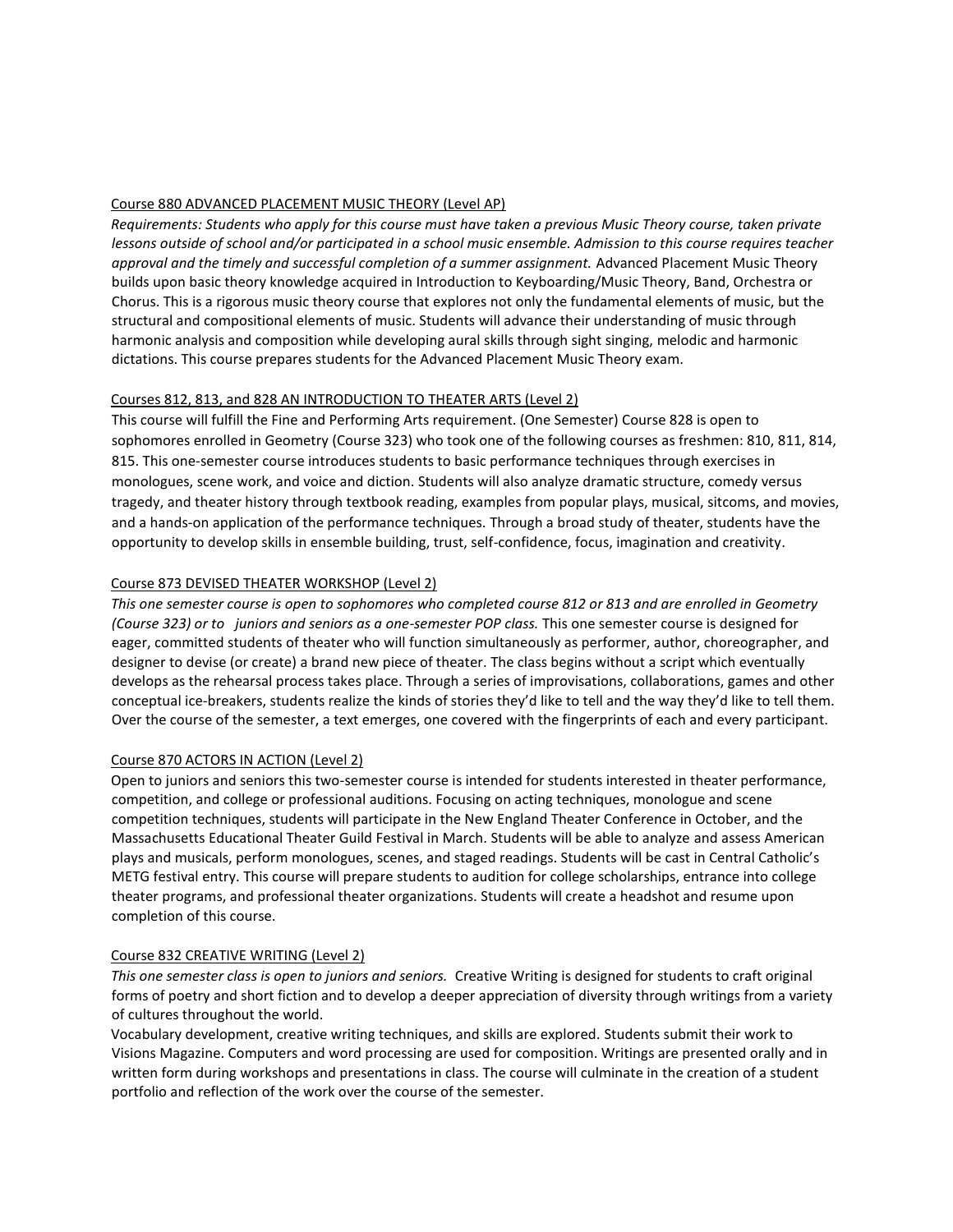#### Course 890 BAND (Level 2)

*This course is open to all students and will be offered three days a week (Mondays, Thursdays, and Fridays from 7:00-7:55 a.m.). Students who enroll in and successfully complete the course will be awarded .5 academic credits. A special sign-up process is required for this course.* Led by a performing musician and experienced band director, the concert, jazz, and pep bands at CCHS invite students of all musical abilities to participate in the program. Students will be graded on attendance, occasional playing tests, rehearsal participation, and self-critiques. The bands perform at two concerts during the school year, as well as home football games and graduation. Subsidies are available for the rental of instruments.

#### Course 903 CONCERT CHOIR (Level 2)

*This course is open to all students and will be offered after school one day a week, for two hours. Students who enroll in and successfully complete the course will be awarded .5 academic credits. A special sign-up process is required for this course.* Led by a professional musician and experienced chorus director, the concert choir teaches well-rounded musicianship skills including music theory, sight-singing, healthy vocal technique, and a repertoire that encompasses music in various languages from a range of genres, time periods, and geographical locations. The concert choir presents two concerts during the school year.

#### Course 872 YEARBOOK (Level 2)

This course is open to all students and meets two days a week (Tuesdays and Thursdays from 7:00-7:55 AM). Students who enroll in and successfully complete the course will be awarded .5 academic credits. Students enrolled in this class will be responsible for designing and producing The Florentian, Central Catholic's yearbook. Students will use Josten's online yearbook program to plan and create spreads to document student life throughout the year, using image and text to chronicle special events, clubs & activities and athletics. Other responsibilities will include conducting interviews, gathering data, writing articles, meeting deadlines and working as a team to produce a cohesive book with a unifying theme. Students will be expected to go to school events and work as a photographer representing Central Catholic, as well as one afternoon meeting each month with the publishing company representative.